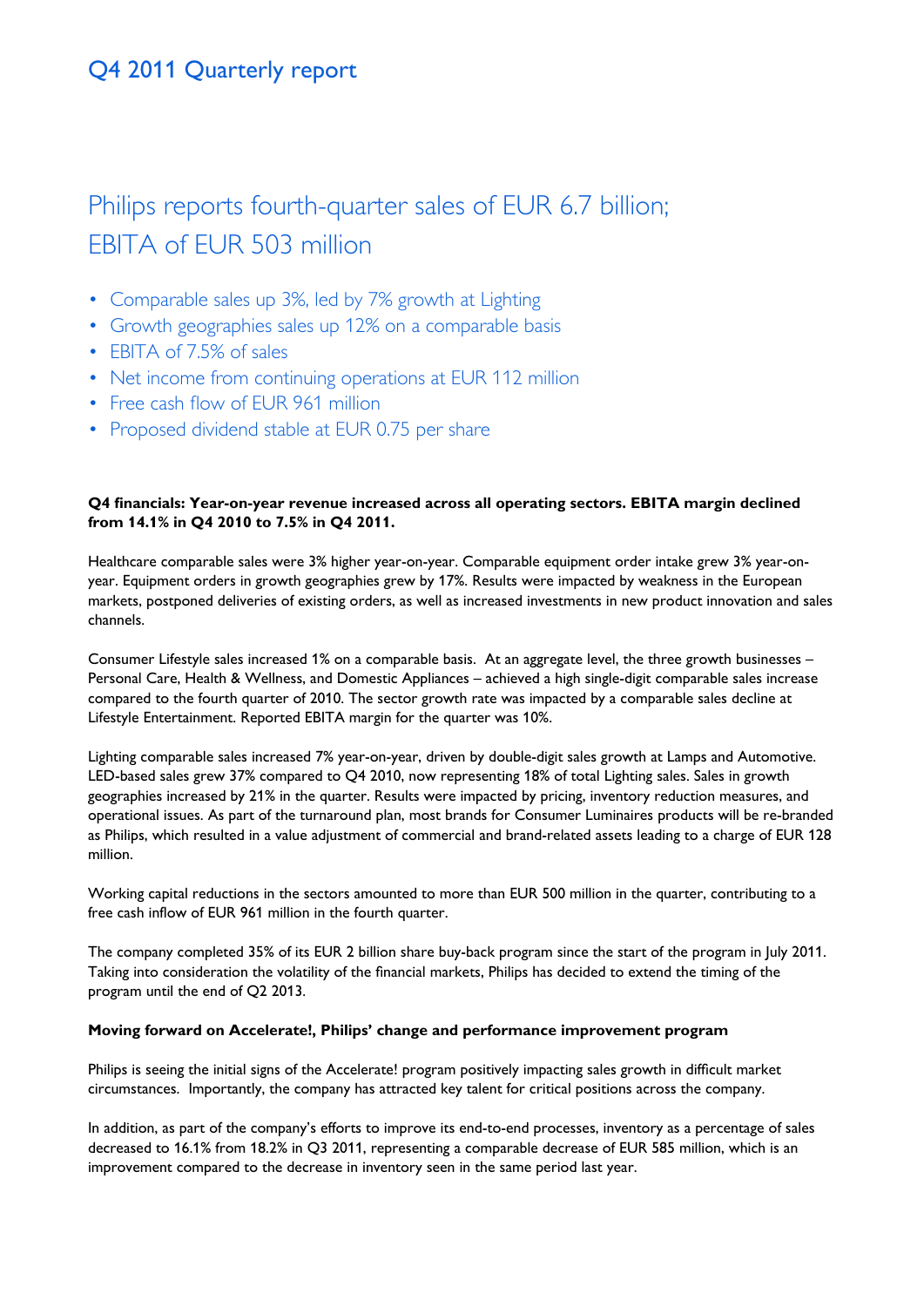The actions to deliver on the overhead cost reduction program are on track, and the first planned cost savings were realized in the quarter.

The annual incentive system for the executives has been changed to reflect line-of-sight accountability and is now fully aligned with the key performance indicators of the 2013 mid-term financial targets.

## **CEO quote:**

"Our fourth quarter results were impacted by weak European sales, postponement in deliveries of existing orders in our Healthcare sector, and inventory correction actions and other operational issues in our Lighting business. These issues were partially offset by solid results in our Consumer Lifestyle growth businesses, which benefited from the early adoption of the Accelerate! change and performance improvement program. In addition, we delivered strong free cash flow as a result of our work to reduce working capital.

We are cautious about 2012 given the uncertainty in the global economy, and Europe in particular. In addition, we expect our 2012 results to be affected by the previously communicated restructuring charges and one-time investments aimed at improving our business performance trajectory, as part of the multi-year Accelerate! program. Excluding these additional charges, we expect the underlying operating margins and capital efficiency in the sectors to improve in the latter part of 2012.

While we are concerned about the economic environment, all of us at Philips are fully committed to improve our operational performance to achieve our mid-term (2013) financial targets.

**Frans van Houten, CEO of Royal Philips Electronics** 

Please refer to page 17 of this press release for more information about forward-looking statements, third-party market share data, use of non-GAAP information and use of fair-value measurements.

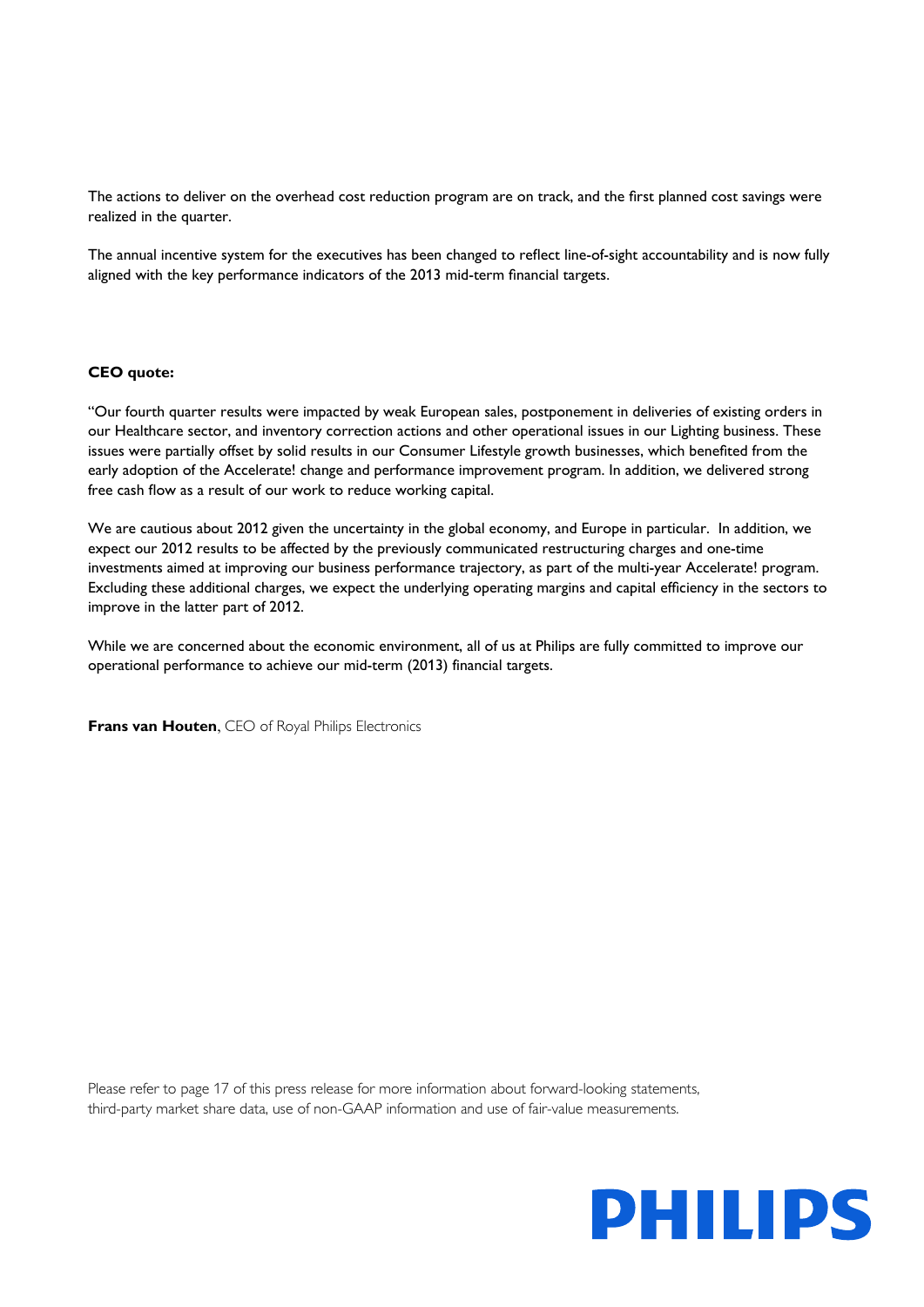# Philips Group

#### **Net income**

in millions of euros unless otherwise stated

|                                                                  | Q4    | Q4     |
|------------------------------------------------------------------|-------|--------|
|                                                                  | 2010  | 2011   |
|                                                                  |       |        |
| Sales                                                            | 6,495 | 6,712  |
| <b>EBITA</b>                                                     | 913   | 503    |
| as a % of sales                                                  | 14.1  | 7.5    |
| EBIT                                                             | 796   | 262    |
| as a % of sales                                                  | 12.3  | 3.9    |
| Financial income (expenses)                                      | (62)  | (71)   |
| Income taxes                                                     | (227) | (79)   |
| Results investments in associates                                | (4)   |        |
| Net income from continuing operations                            | 503   | 112    |
| Discontinued operations                                          | (38)  | (272)  |
| Net income (loss)                                                | 465   | (160)  |
|                                                                  |       |        |
| Net income - shareholders per common<br>share (in euros) - basic | 0.49  | (0.17) |
|                                                                  |       |        |

#### **Sales by sector**

in millions of euros unless otherwise stated

|                       | Q4    | Q4    |         | % change   |
|-----------------------|-------|-------|---------|------------|
|                       | 2010  | 2011  | nominal | comparable |
|                       |       |       |         |            |
| Healthcare            | 2,642 | 2,724 | 3       | 3          |
| Consumer<br>Lifestyle | 1,791 | 1,849 | 3       | 1          |
| Lighting              | 1,975 | 2,072 | 5       | 7          |
| GM&S                  | 87    | 67    | (23)    | 7          |
| Philips<br>Group      | 6,495 | 6,712 | 3       | 3          |

### **Sales per geographic cluster**

in millions of euros unless otherwise stated

|                          | O4 <sup>1</sup> | Q4    |     | % change           |
|--------------------------|-----------------|-------|-----|--------------------|
|                          | 2010            | 2011  |     | nominal comparable |
|                          |                 |       |     |                    |
| Western Europe           | 2.034           | 1.909 | (6) | (5)                |
| North America            | 1.978           | 2.049 | 4   | 3                  |
| Other mature geographies | 454             | 514   | 13  | 9                  |
| Total mature geographies | 4.466           | 4,472 |     |                    |
| Growth geographies       | 2.029           | 2.240 | 10  | 12                 |
| <b>Philips Group</b>     | 6.495           | 6.712 | 3   | 3                  |
|                          |                 |       |     |                    |

<sup>1)</sup> Revised to reflect an adjusted geographic cluster allocation

### **Net income**

- Net income amounted to an after-tax loss of EUR 160 million, a decline of EUR 625 million compared to Q4 2010, largely attributable to lower earnings, and a higher loss from discontinued operations which includes an after-tax loss of EUR 272 million related to the Television business.
- Financial expense was EUR 9 million higher year-onyear, mainly due to higher interest expense.
- EBITA decreased by EUR 410 million to 7.5% of sales, due to lower earnings, mainly at Lighting, Healthcare and GM&S. Excluding EUR 79 million of restructuring and acquisition-related charges and pension plan changes, EBITA amounted to EUR 582 million, or 8.7% of sales.

### **Sales per sector**

- Group sales amounted to EUR 6,712 million, an increase of 3% from Q4 2010, both on a nominal and a comparable basis.
- Healthcare sales improved by 3% compared to Q4 2010. Mid-single-digit sales growth at Customer Services, Home Healthcare Solutions and Patient Care & Clinical Informatics was tempered by flat sales at Imaging Systems.
- Consumer Lifestyle sales improved by 1% compared to Q4 2010. Growth at Health & Wellness, Domestic Appliances and Personal Care was offset by a sales decline at Lifestyle Entertainment.
- Lighting sales grew by 7% compared to Q4 2010, driven by double-digit sales growth at Lamps and Automotive. Professional Luminaires, Lighting Systems & Controls and Consumer Luminaires reported moderate sales growth, whereas Lumileds showed a decline in sales.

### **Sales per geographic cluster**

- Sales in the mature geographies were flat compared to Q4 2010. Growth at Healthcare was offset by declines at Consumer Lifestyle and Lighting.
- Growth geographies delivered 12% sales growth compared to Q4 2010, across all sectors.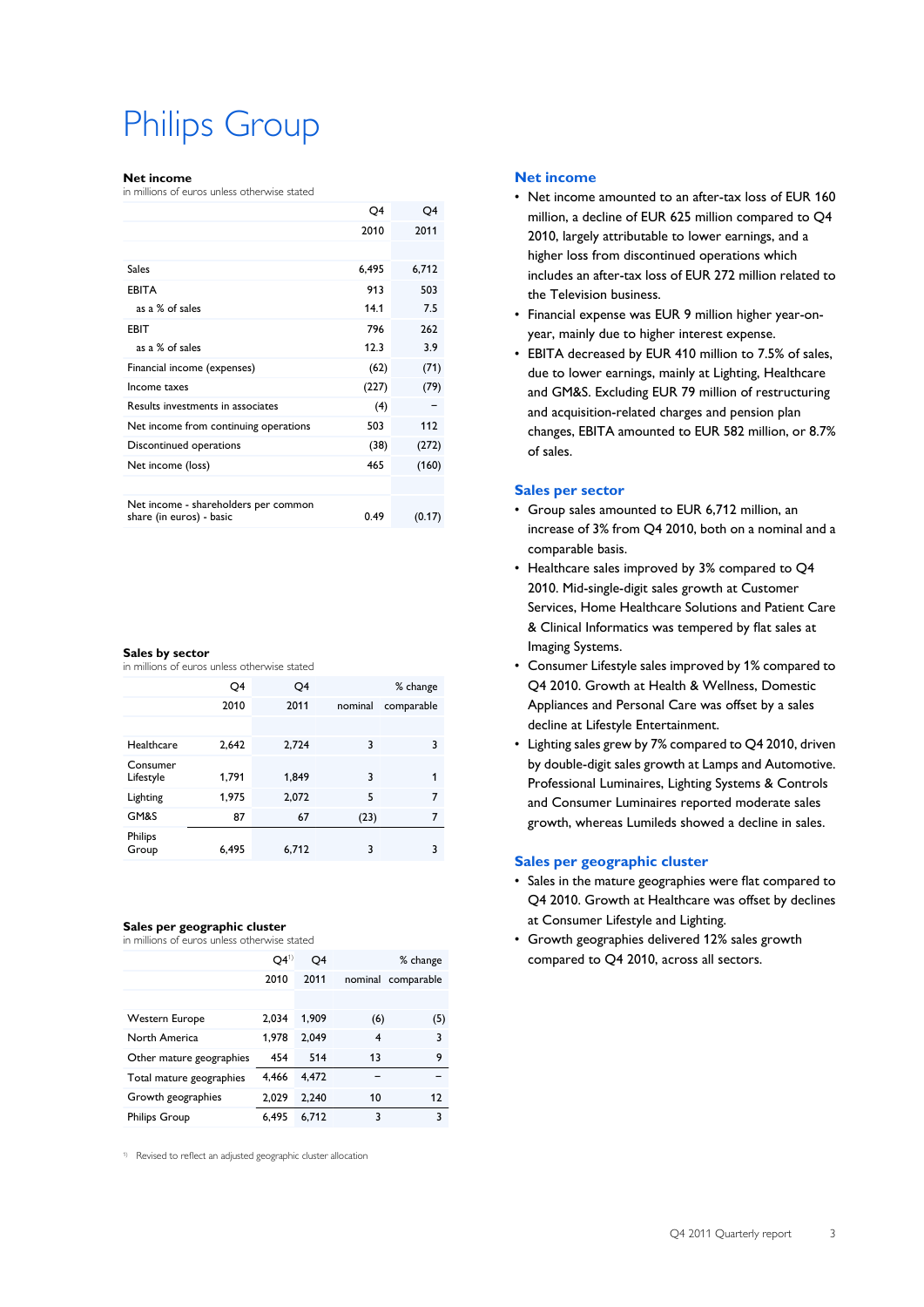### **EBITA**

in millions of euros

|                             | Q4   | O4    |
|-----------------------------|------|-------|
|                             | 2010 | 2011  |
|                             |      |       |
| Healthcare                  | 522  | 409   |
| Consumer Lifestyle          | 210  | 184   |
| Lighting                    | 198  | 41    |
| Group Management & Services | (17) | (131) |
| <b>Philips Group</b>        | 913  | 503   |

### **EBITA**

as a % of sales

|                             | Q4     | Q4      |
|-----------------------------|--------|---------|
|                             | 2010   | 2011    |
|                             |        |         |
| Healthcare                  | 19.8   | 15.0    |
| Consumer Lifestyle          | 11.7   | 10.0    |
| Lighting                    | 10.0   | 2.0     |
| Group Management & Services | (19.5) | (195.5) |
| <b>Philips Group</b>        | 14.1   | 7.5     |
|                             |        |         |

### **Restructuring and acquisition-related charges**

in millions of euros

|                             | Q4   | Q4    |
|-----------------------------|------|-------|
|                             | 2010 | 2011  |
|                             |      |       |
| Healthcare                  | 4    | (21)  |
| Consumer Lifestyle          | (3)  | (18)  |
| Lighting                    | (34) | (36)  |
| Group Management & Services | (5)  | (25)  |
| <b>Philips Group</b>        | (38) | (100) |
|                             |      |       |

### **EBIT**

in millions of euros unless otherwise stated

|                             | Q4   | Q4    |
|-----------------------------|------|-------|
|                             | 2010 | 2011  |
|                             |      |       |
| Healthcare                  | 459  | 359   |
| Consumer Lifestyle          | 198  | 167   |
| Lighting                    | 156  | (130) |
| Group Management & Services | (17) | (134) |
| <b>Philips Group</b>        | 796  | 262   |
| as a % of sales             | 12.3 | 3.9   |
|                             |      |       |

## **Earnings**

- EBITA amounted to EUR 503 million, a decrease of EUR 410 million compared to Q4 2010. Restructuring and acquisition-related charges of EUR 100 million were recorded, EUR 62 million higher than in Q4 2010. Excluding these charges, EBITA amounted to EUR 603 million, or 9.0% of sales.
- Healthcare EBITA was EUR 409 million, compared to EUR 522 million in Q4 2010. Lower earnings were a result of market weakness in Europe, delivery postponements, as well as continued investments in innovation and sales channels and one-time charges. Restructuring and acquisition-related charges were EUR 25 million higher than in Q4 2010.
- Consumer Lifestyle EBITA amounted to EUR 184 million, a decrease of EUR 26 million compared to Q4 2010, mainly due to a decline in operating results at Lifestyle Entertainment, investments in innovation, advertising and promotion, as well as one-time charges. Restructuring and acquisition-related charges were EUR 15 million higher than in Q4 2010.
- Lighting EBITA amounted to EUR 41 millon, compared to EUR 198 million in Q4 2010. Lower earnings were mainly due to continued operational issues at Consumer Luminaires and Lumileds, macroeconomic factors impacting consumer lighting businesses, and one-time charges mainly related to slow-moving inventories. Restructuring and acquisition-related charges were EUR 2 million higher than in Q4 2010.
- GM&S EBITA declined by EUR 114 million to a loss of EUR 131 million. Earnings were mainly impacted by a EUR 21 million favorable pension plan change. Q4 2010 earnings were favorably impacted by a EUR 83 million pension plan change.
- EBIT amounted to EUR 262 million, a decrease of EUR 534 million compared to Q4 2010, mainly as a result of lower earnings at Healthcare and Lighting, as well as a value adjustment of commercial and brand-related assets at Lighting.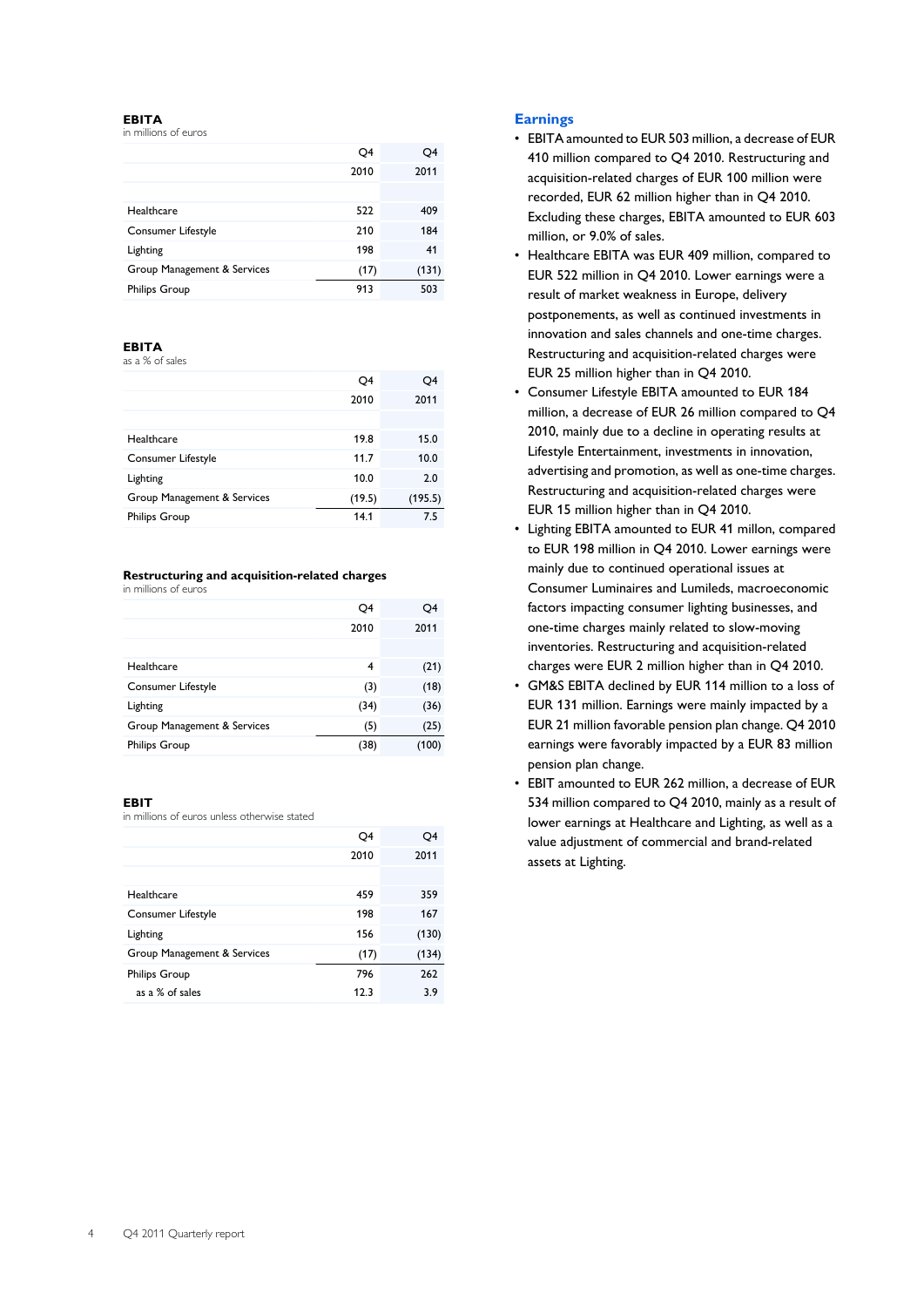#### **Financial income and expenses** in millions of euros

|                       | Q4   | Q4   |
|-----------------------|------|------|
|                       | 2010 | 2011 |
|                       |      |      |
| Net interest expenses | (49) | (58) |
| NXP value adjustment  |      | 2    |
| Other                 | (13) | (15) |
|                       | (62) |      |

### **Cash balance**

in millions of euros

| O4    | O4    |
|-------|-------|
| 2010  | 2011  |
|       |       |
| 4.385 | 2,339 |
| 1.152 | 961   |
| 1,366 | 1,207 |
| (214) | (246) |
| (155) | (243) |
| 94    | (22)  |
| 9     | (208) |
| 164   | 181   |
| 184   | 139   |
| 5.833 | 3,147 |
|       |       |





### **Financial income and expenses**

• Financial income and expenses amounted to a net expense of EUR 71 million. This represents an increase of EUR 9 million year-on-year, due to higher interest expenses.

## **Cash balance**

• The Group cash balance increased in the quarter to EUR 3,147 million, mainly due to a EUR 961 million free cash inflow and a EUR 181 million change in debt, partly offset by EUR 243 million cash outflow related to the acquisition of Povos Electric Appliance (Shanghai) Co. Ltd. (Povos) and EUR 208 million of treasury share transactions related to the announced share buy-back. In Q4 2010 the cash balance increased by EUR 1,448 million, ending at EUR 5,833 million, mainly as a result of EUR 1,152 million free cash inflow, EUR 164 million of changes in debt/other and EUR 184 million cash inflow from discontinued operations, partly offset by EUR 155 million outflow for acquisitions.

### **Cash flows from operating activities**

• Operating activities resulted in a cash inflow of EUR 1,207 million, compared to an inflow of EUR 1,366 million in Q4 2010. The year-on-year decrease was largely due to a EUR 391 million decline in earnings and a EUR 210 million decrease in other non-current assets/ liabilities, partly offset by EUR 191 million lower working capital requirements and EUR 151 million higher provisions.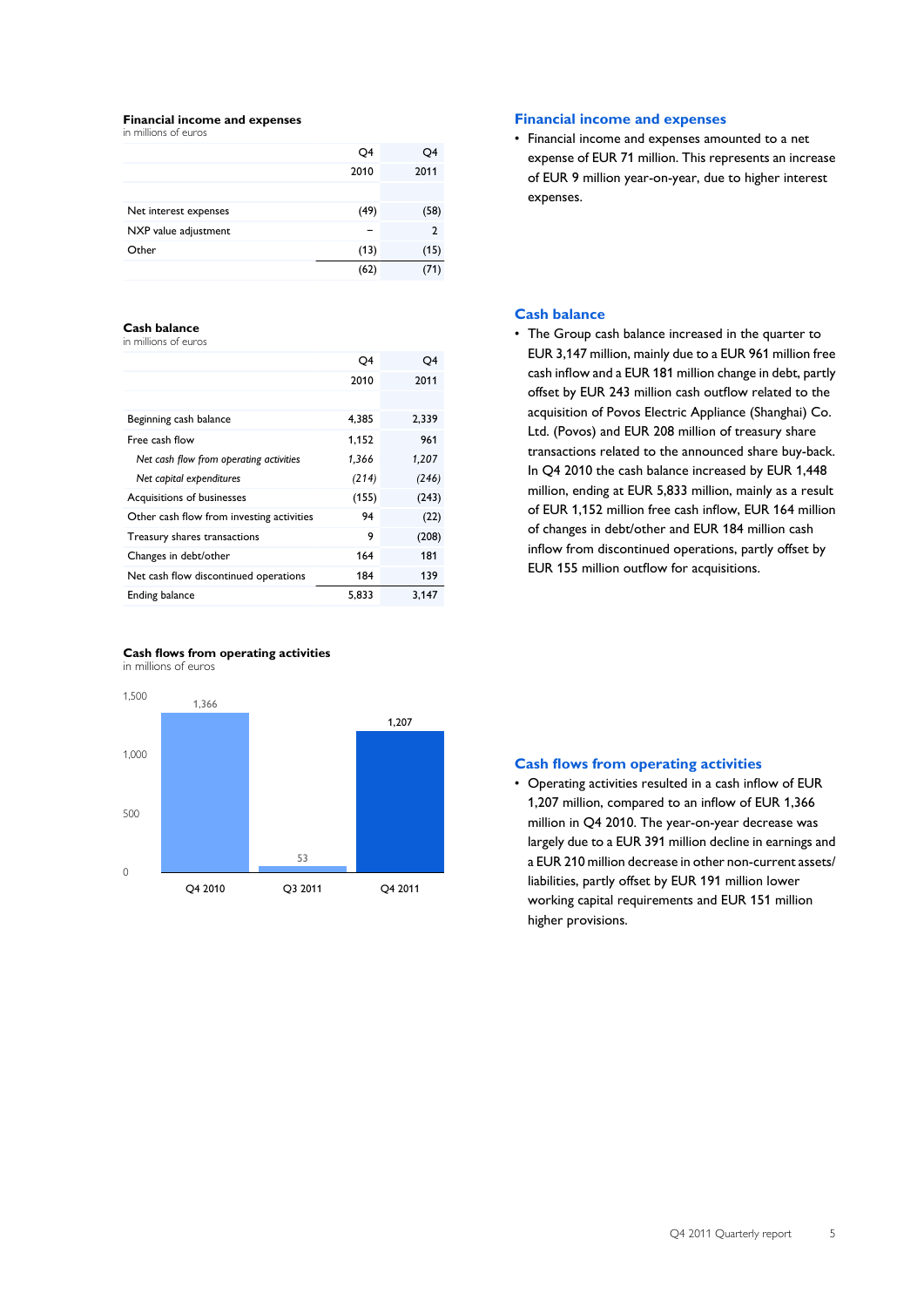## **Gross capital expenditures<sup>1)</sup>**

in millions of euros



#### **Inventories**

as a % of moving annual total sales



<sup>1)</sup> Excludes discontinued operations for both inventories and sales figures. Inventories excluding discontinued operations are disclosed in quarterly statistics.



### **Gross capital expenditure**

• Gross capital expenditures on property, plant and equipment were EUR 29 million higher than in Q4 2010. Increases at Healthcare and Consumer Lifestyle were partly offset by lower expenditures at Lighting.

### **Inventories**

- Inventories as a percentage of sales came to 16.1%, 0.4 percentage points higher than in Q4 2010, representing a EUR 129 million increase year-on-year, mainly centered on Healthcare.
- Inventory value at the end of Q4 2011 was EUR 3.6 billion, a decrease of EUR 449 million in the quarter, attributable to all sectors.

### **Net debt and group equity**

- At the end of Q4 2011, Philips had net debt of EUR 0.7 billion, compared to a net cash position of EUR 1.2 billion at the end of Q4 2010. During the quarter, the net debt position decreased by EUR 0.5 billion, mainly due to EUR 1.0 billion of free cash flow, partially offset by cash outflows for share buy-backs and acquisitions.
- Group equity decreased by EUR 0.5 billion in the quarter to EUR 12.4 billion. The decrease was largely a result of treasury share transactions, lower net income due to discontinued operations and currency translation effects.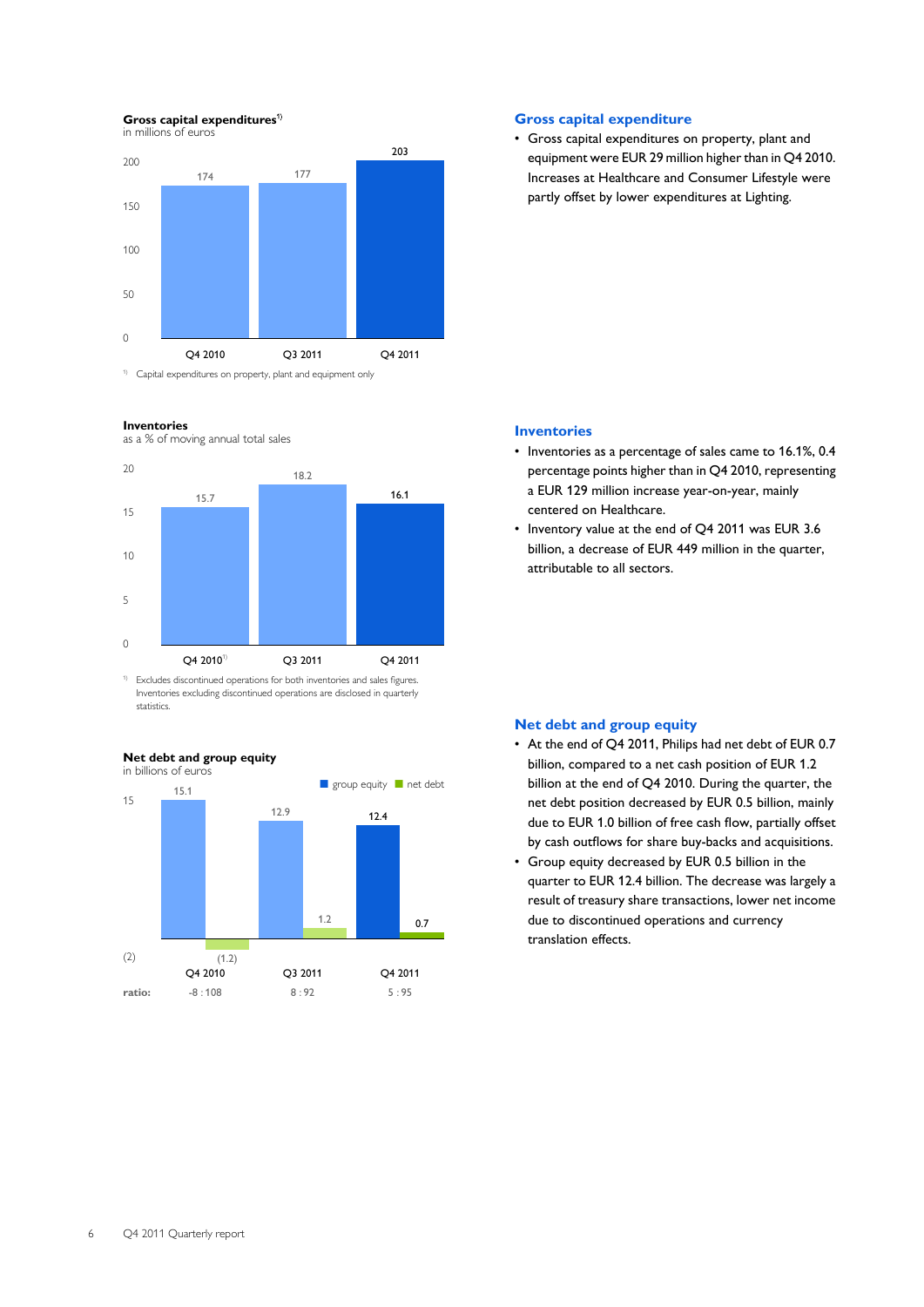### **Number of employees**

in FTEs



operations, comprising the Television business, employed at end of Q4 2010 3,610 at end of Q3 2011 3,636 and at end of Q4 2011 3,353

2) Adjusted to reflect a change of employees reported in the Healthcare sector

## **Employees**

- The number of employees increased by 634 in the quarter, with 1,861 attributable to acquisitions, partially offset by employee reductions at Consumer Lifestyle and Lighting.
- Compared to Q4 2010, the number of employees increased by 5,723. This increase includes 4,759 employees from acquisitions and a reduction of 479 employees from divestments. The remaining increases were mainly at Healthcare, primarily in North America.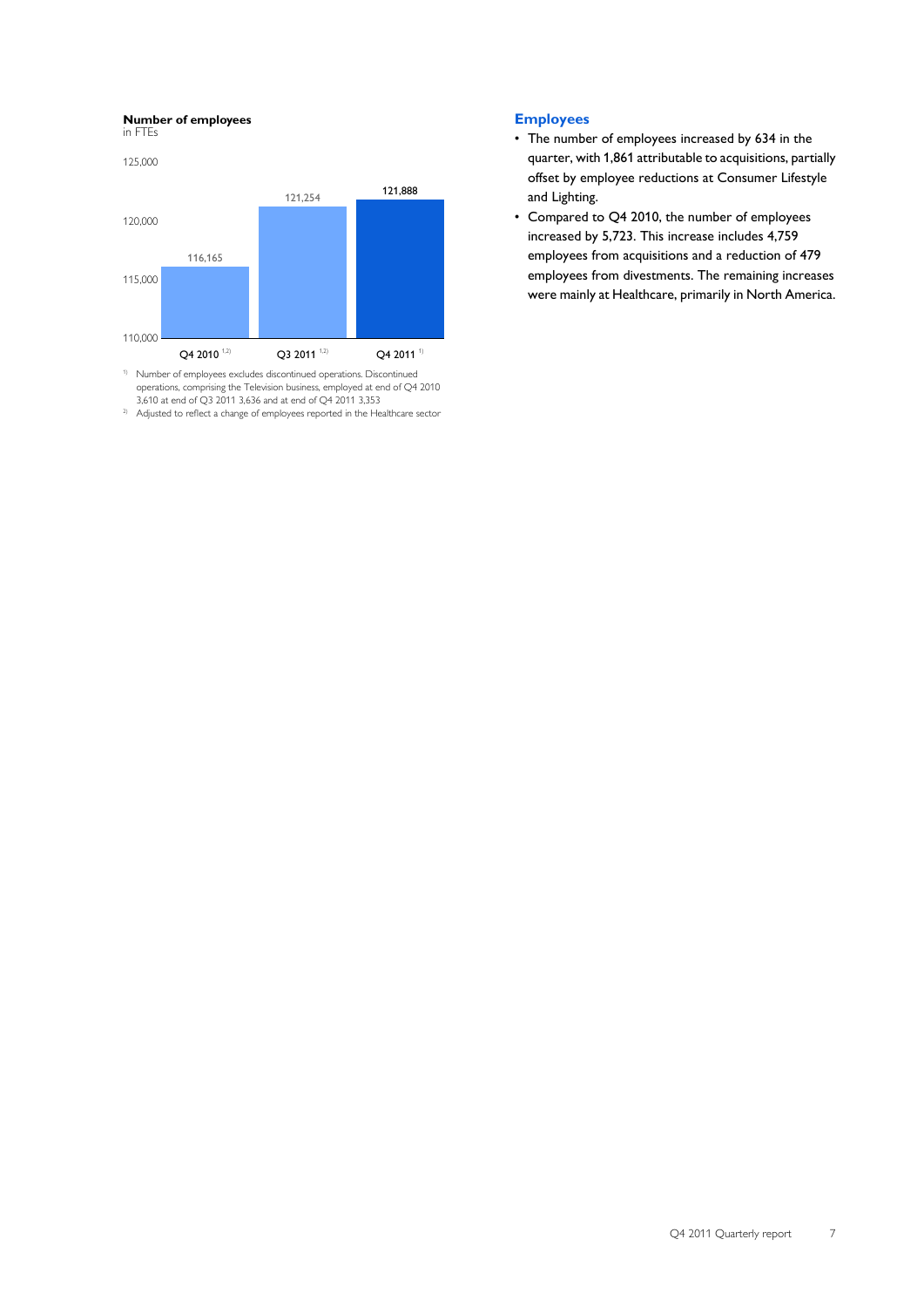# **Healthcare**

### **Key data**

in millions of euros unless otherwise stated

|                             | Q4           | Q4     |
|-----------------------------|--------------|--------|
|                             | 2010         | 2011   |
|                             |              |        |
| Sales                       | 2,642        | 2,724  |
| Sales growth                |              |        |
| % nominal                   | 10           | 3      |
| % comparable                | $\mathbf{2}$ | 3      |
| <b>EBITA</b>                | 522          | 409    |
| as a % of sales             | 19.8         | 15.0   |
| <b>EBIT</b>                 | 459          | 359    |
| as a % of sales             | 17.4         | 13.2   |
| Net operating capital (NOC) | 8,908        | 8,418  |
| Number of employees (FTEs)  | $36,253^{1}$ | 37,955 |
|                             |              |        |

1) Adjusted to reflect a change of reported employees

#### **Sales**



**EBITA**



### **Business highlights**

- Philips signed a partnership agreement with Farrar Park Hospital of Singapore to provide its new hospital with workflow consulting, hospital equipment planning, project management, procurement services as well as exclusively supplying multi-modality Philips equipment. This is the largest multi-modality solution project for the company's ASEAN region.
- Resulting from Philips' continuous investments in innovation, the company has received 510(k) clearance from the Food and Drug Administration (FDA) to market its whole-body PET/MR imaging system, the Ingenuity TF PET/MR, and its HeartNavigator interventional tool in the US. In addition, the company has introduced the next-generation mammography solution, Philips MicroDose, in the US.
- Delivering on its commitment to provide tailor-made solutions, Philips signed a multi-year strategic partnership agreement with Baptist Health South Florida whereby Philips will provide a comprehensive Radiology and Cardiovascular Image Management System and a Cardiovascular Information System solution across their six hospitals and 19 outpatient centers.
- Facilitating aging populations to live independently, Philips has expanded its Lifeline personal emergency response service to Japan. The intended approach is to sign up customers through referrals from healthcare providers and via sales at large stores, like retail giant Aeon Co.
- Demonstrating the clinical benefits and significant costsaving of remote patient monitoring, the UK Department of Health released the initial results of the largest randomized, controlled trial of telecare and telehealth in the world to date. Philips had provided its telehealth technology and expertise to the study.

### **Financial performance**

• Currency-comparable equipment order intake grew 3% year-on-year. Equipment order growth was seen at Imaging Systems, while Patient Care & Clinical Informatics orders were flat compared to Q4 2010. Equipment orders in total mature markets decreased by 3% compared to Q4 2010, with orders in Europe down 14%, while orders in North America grew at 4%. Equipment orders in growth geographies grew by 17%.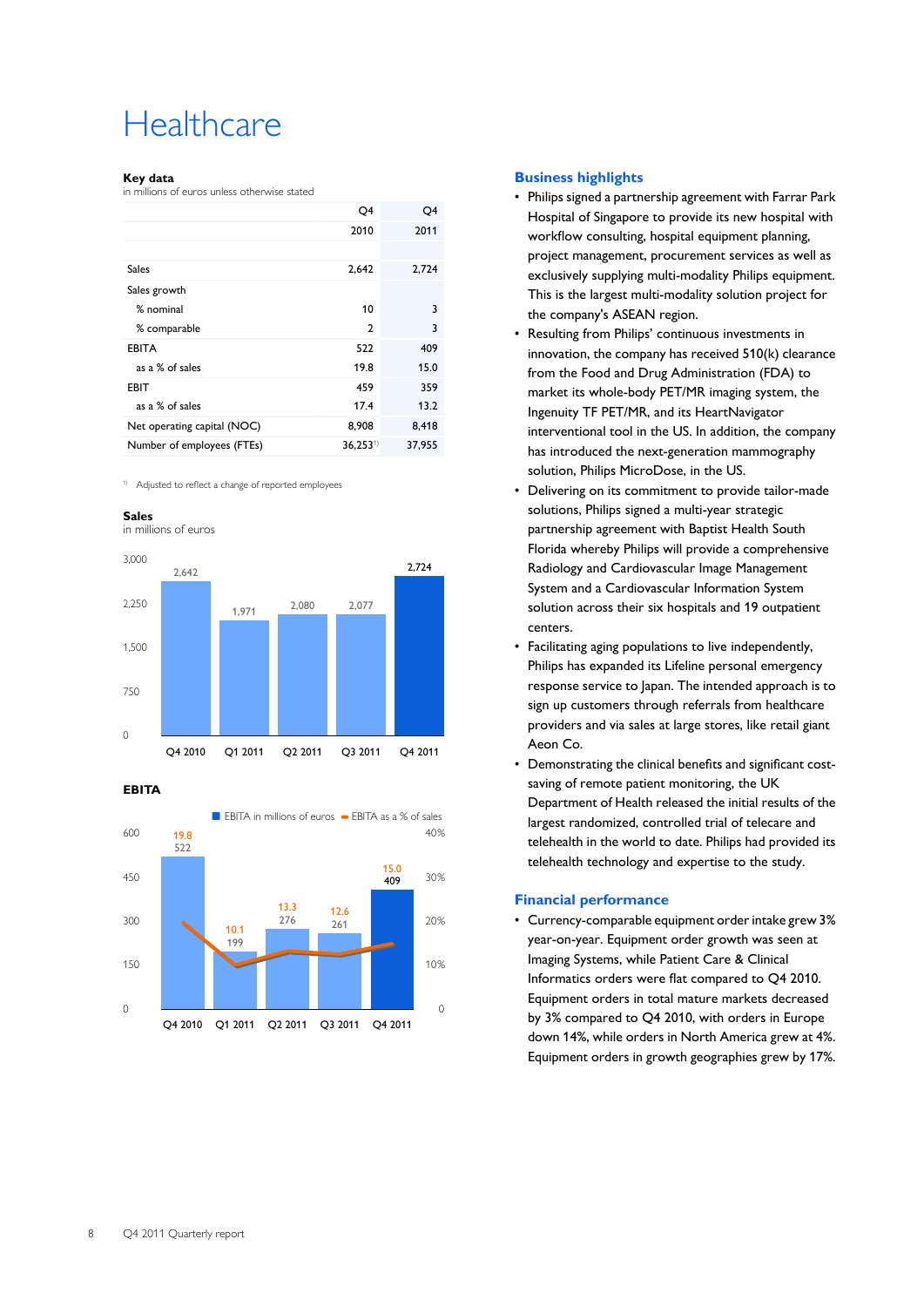- Comparable sales were 3% higher year-on-year, with mid-single-digit growth at Customer Services, Home Healthcare Solutions and Patient Care & Clinical Informatics tempered by flat sales growth at Imaging Systems. From a regional perspective, comparable sales in North America grew 6%. Sales in growth geographies grew 5%, while sales growth in mature geographies was 2%.
- EBITA for Q4 2011 was EUR 409 million, or 15.0% of sales, compared to EUR 522 million, or 19.8% of sales, in Q4 2010. Market weakness in Europe led to postponement of deliveries and affected margin improvement plans for Imaging Systems. In addition, investments in innovation and sales channels to drive growth, as well as one-time charges, resulted in lower earnings at Imaging Systems, Patient Care & Clinical Informatics and Home Healthcare Solutions. Excluding restructuring and acquisition-related charges, EBITA was EUR 430 million, or 15.8% of sales, compared to EUR 518 million, or 19.6% of sales, in Q4 2010.
- Net operating capital decreased by EUR 490 million to EUR 8.4 billion, partly due to currency impact, partly due to impairment taken in Q2 2011.
- Compared to Q4 2010 the number of employees increased by 1,702, largely driven by an increase in commercial and industrial employees.

## **Miscellaneous**

• Restructuring and acquisition-related charges in Q1 2012 are expected to total approximately EUR 15 million.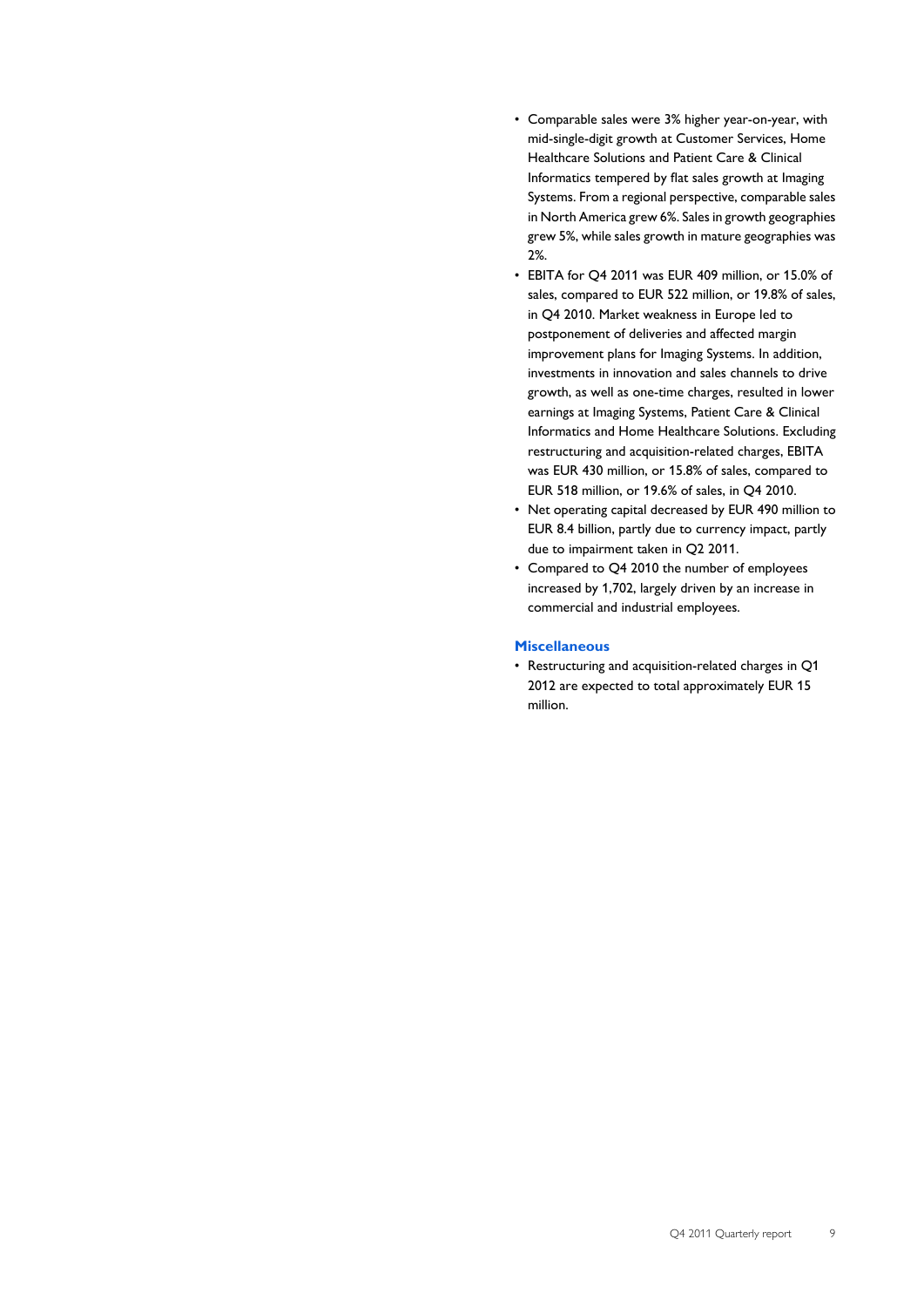# Consumer Lifestyle\*

### \* Excluding Television

#### **Key data**

in millions of euros unless otherwise stated

| O4     | O4     |
|--------|--------|
| 2010   | 2011   |
|        |        |
| 1,791  | 1,849  |
|        |        |
| (2)    | 3      |
| (6)    | 1      |
| 210    | 184    |
| 11.7   | 10.0   |
| 198    | 167    |
| 11.1   | 9.0    |
| 911    | 887    |
| 14,095 | 18,291 |
|        |        |

#### **Sales**

in millions of euros



### **EBITA**



### **Business highlights**

- Philips completed the acquisition of Povos, a leading kitchen appliance company in China, significantly stepping up its position in the market and enhancing its local and global business creation capabilities.
- Since the launch of the Sonicare AirFloss in key geographies, Philips Oral Healthcare has substantially increased its share of the electrical interdental cleaning market.
- Philips continued the expansion of its Mother and Childcare business in China with the launch of its first range of bottles to be developed and manufactured by Philips AVENT in China for the Chinese market.
- Philips introduced the Philips SENSEO Viva Café Eco, a sustainable coffee appliance that is made from 50% recycled plastic.

### **Financial performance**

- Sales increased 3% nominally year-on-year and 1% on a comparable basis. Strong double-digit comparable growth at Health & Wellness and mid-single-digit growth at Domestic Appliances and Personal Care were largely offset by a double-digit decline at Lifestyle Entertainment. License revenue was broadly in line with Q4 2010.
- Regionally, double-digit growth in China, India and Latin America was tempered by a mid-single-digit decline in Europe.
- EBITA includes EUR 6 million (EUR 9 million in Q4 2010) of net costs formerly reported as part of the Television business in Consumer Lifestyle.
- EBITA was EUR 26 million lower compared to Q4 2010, which was attributable to a decline in operating results at Lifestyle Entertainment, investments in innovation, advertising and promotion, as well as onetime charges and higher restructuring and acquisitionrelated charges. Growth businesses in aggregate registered double-digit profitability and Lifestyle Entertainment mid-single-digit profitability. Excluding restructuring and acquisition-related charges of EUR 3 million in Q4 2010 and EUR 18 million in Q4 2011, EBITA declined from 11.9% to 10.9%.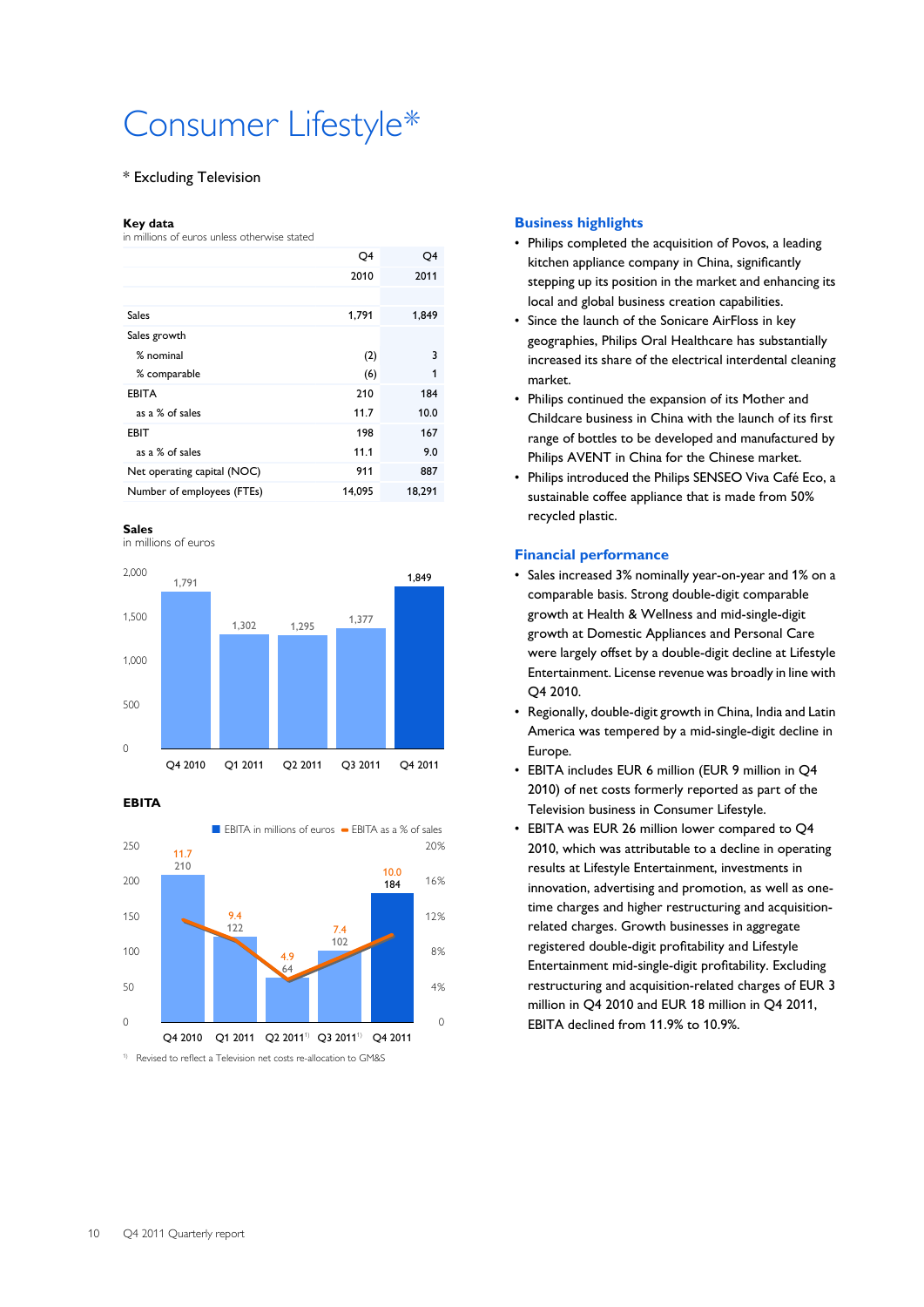• Compared to Q4 2010, the number of employees increased by 4,196, largely due to the acquisitions of Preethi and Povos.

# **Miscellaneous**

• Restructuring and acquisition-related charges in Q1 2012 are expected to total approximately EUR 15 million.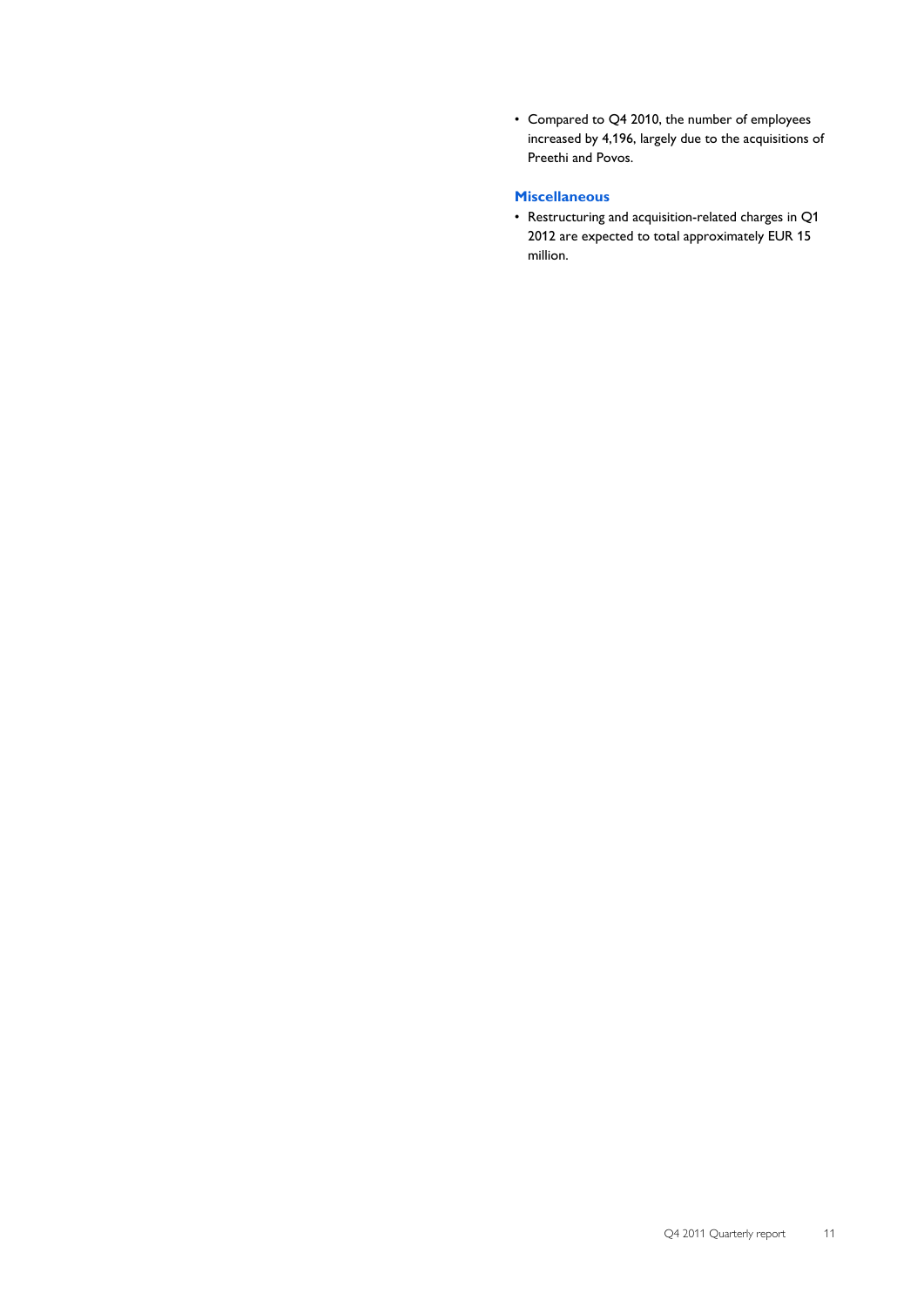# Lighting

### **Key data**

in millions of euros unless otherwise stated

|                             | Q4     | Q4     |
|-----------------------------|--------|--------|
|                             | 2010   | 2011   |
|                             |        |        |
| <b>Sales</b>                | 1,975  | 2,072  |
| Sales growth                |        |        |
| % nominal                   | 7      | 5      |
| % comparable                |        | 7      |
| <b>EBITA</b>                | 198    | 41     |
| as a % of sales             | 10.0   | 2.0    |
| <b>EBIT</b>                 | 156    | (130)  |
| as a % of sales             | 7.9    | (6.3)  |
| Net operating capital (NOC) | 5,561  | 5,020  |
| Number of employees (FTEs)  | 53,888 | 53,168 |
|                             |        |        |



in millions of euros



**EBITA**



### **Business highlights**

- Philips continues to strengthen its consumer lighting leadership position in China and India. Investments are being made in its brand and further expansion of its branded retail presence to fuel growth and increase brand preference. In 2011, more than 600 branded stores and shops were opened.
- The successful introduction of Philips StyliD Performance LED accent lighting for retail applications, one of Philips' new innovations, contributed to the strong growth in professional LED lighting solutions in Europe.
- Philips will sell 200,000 MASTER LED lamps to professional users in South Africa. The combined potential CO $_{\rm 2}$  saving per year is estimated to be 60,000  $\,$ tons, with energy cost savings of EUR 4 million per year. This equals EUR 20 savings per lamp.
- Philips Strand Lighting is installing a major dimming and control system for a conference center in Doha, Qatar. The system controls the lighting in over 400 meeting and exhibition spaces.

## **Financial performance**

- Comparable sales were 7% higher year-on-year, mainly driven by double-digit sales growth at Lamps and Automotive, and mid-single-digit sales growth at Professional Luminaires, partly offset by a sales decrease at Lumileds. Sales growth of 21% was delivered in growth geographies.
- LED-based sales grew 37% compared to Q4 2010, and now represent 18% of total Lighting sales.
- EBITA, excluding restructuring and acquisition-related charges of EUR 36 million (Q4 2010: EUR 34 million), was EUR 77 million, or 3.7% of sales (Q4 2010: EUR 232 million, or 11.7% of sales).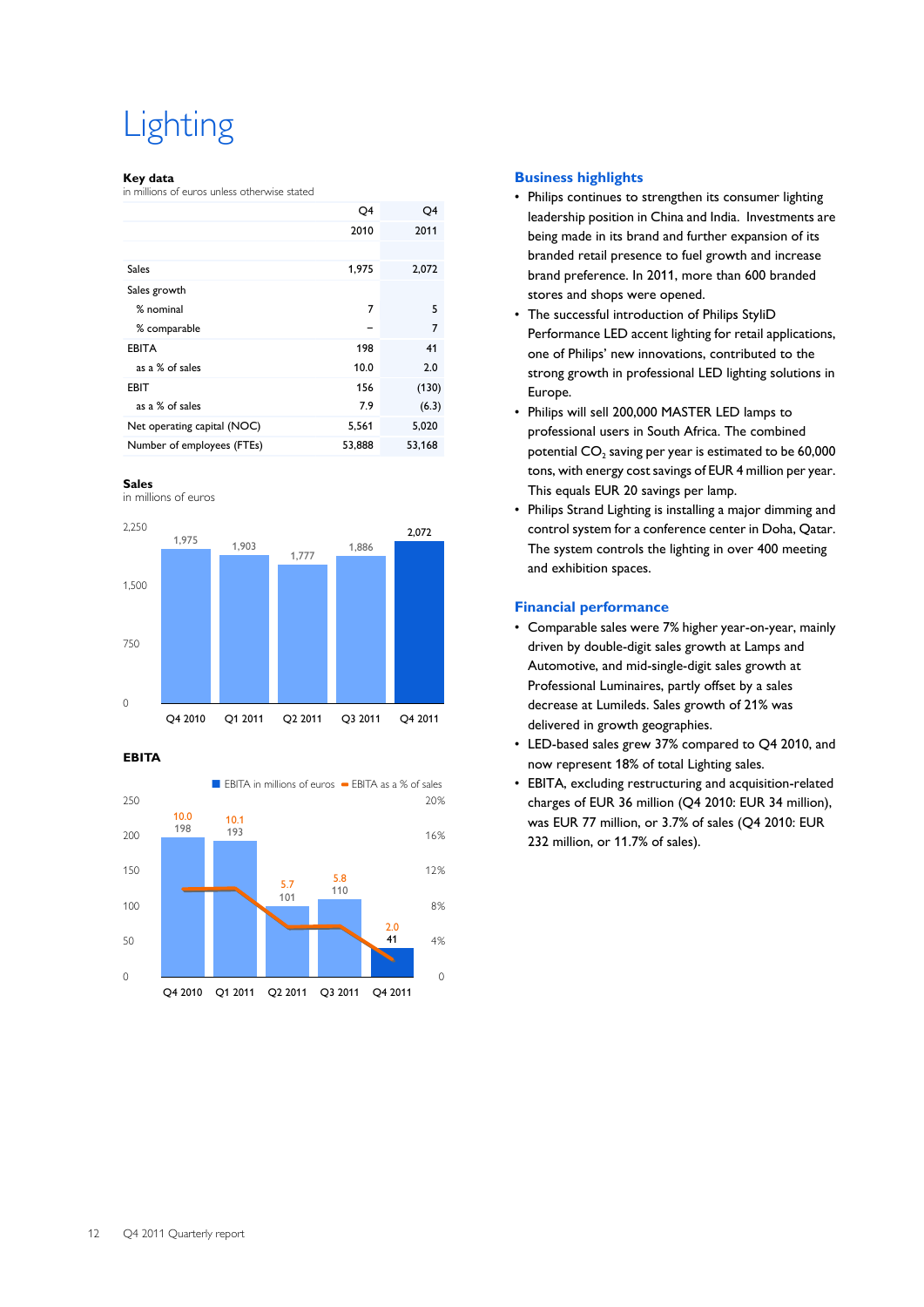- The year-on-year EBITA decrease was mainly due to continued operational issues at Consumer Luminaires and Lumileds as well as macroeconomic factors which impacted pricing in our consumer lighting businesses. In addition, incidental charges, primarily relating to the disposal of slow-moving inventories, as well as adjustments in production volumes, further affected profitability.
- EBIT decreased by EUR 286 million compared to Q4 2010 and was impacted by a EUR 128 million charge as a result of a value adjustment of commercial and brand-related assets at Consumer Luminaires.
- Net operating capital decreased by EUR 541 million to EUR 5,020 million, mainly due to the Q2 2011 goodwill impairment and Q4 2011 value adjustment of intangible assets.

### **Miscellaneous**

- Restructuring and acquisition-related charges in Q1 2012 are expected to total approximately EUR 60 million.
- On January 9, 2012, Philips completed the purchase of all outstanding shares of Indal Group, a Spanish professional luminaires company. With this acquisition, Philips will further strengthen its position and fuel growth in European outdoor lighting solutions.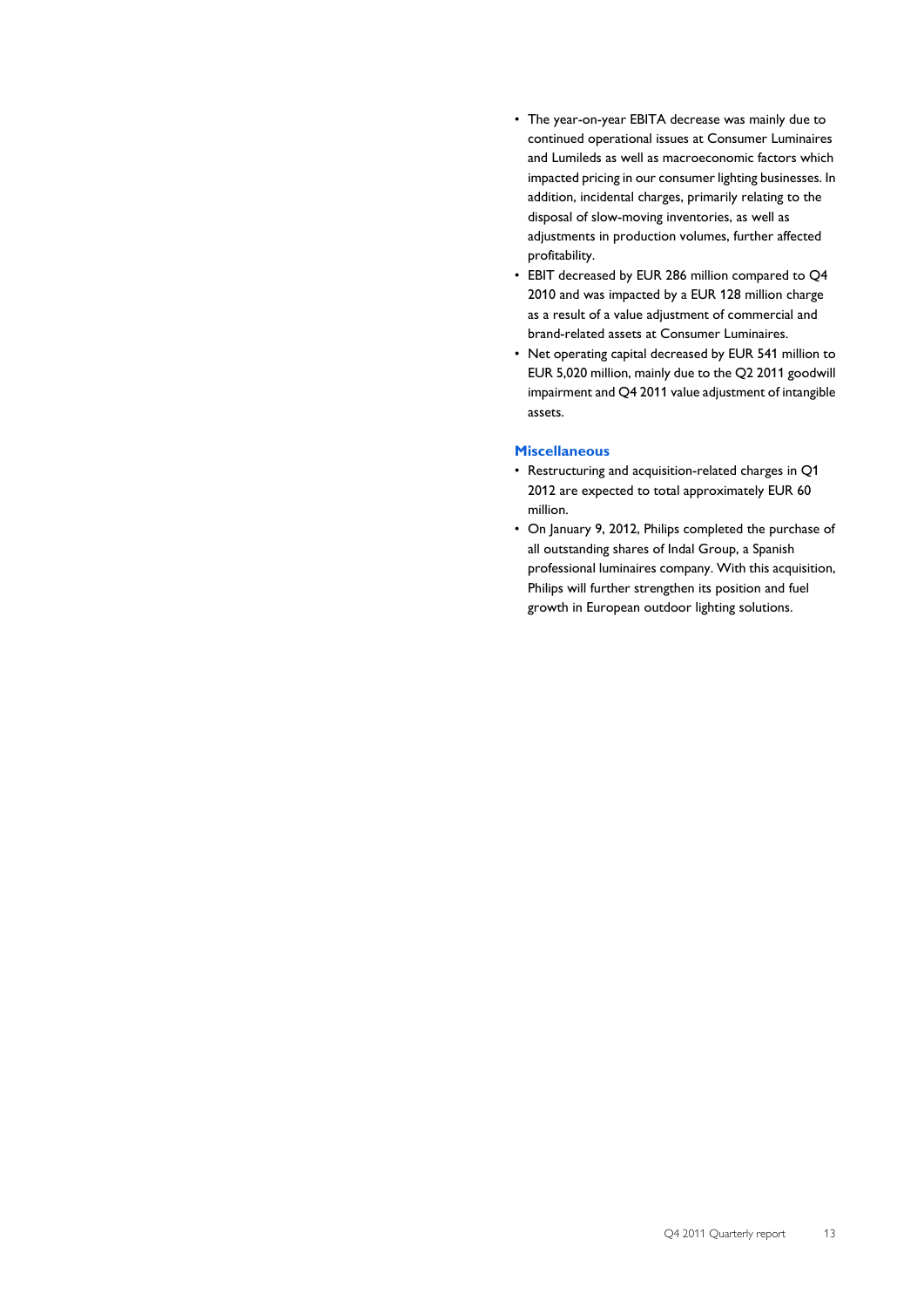# Group Management & Services

#### **Key data**

in millions of euros unless otherwise stated

|                                             | Q4            | Q4      |
|---------------------------------------------|---------------|---------|
|                                             | 2010          | 2011    |
|                                             |               |         |
| Sales                                       | 87            | 67      |
| Sales growth                                |               |         |
| % nominal                                   | (19)          | (23)    |
| % comparable                                | (20)          | 7       |
| <b>EBITA Corporate Technologies</b>         | (25)          | (18)    |
| <b>EBITA Corporate &amp; Regional Costs</b> | (44)          | (62)    |
| <b>EBITA Pensions</b>                       | 91            | 16      |
| <b>EBITA Service Units and Other</b>        | (39)          | (67)    |
| <b>EBITA</b>                                | (17)          | (131)   |
| EBIT                                        | (17)          | (134)   |
| Net operating capital (NOC)                 | $(3,429)^{1}$ | (3,898) |
| Number of employees (FTEs)                  | 11.929        | 12,474  |

1) Revised to reflect a property, plant and equipment reclassification to assets classified as held for sale

### **Sales**

in millions of euros



**EBITA**





### **Business highlights**

- For the year 2011, Philips received a record number of 99 key design awards from the world's top design organizations, including 10 prestigious "GOOD DESIGN 2011" awards. This unprecedented annual result confirms our recognized leadership in design.
- The jury of 'China's Most Successful Design Awards' honored Philips with nine awards for successful designs in the Chinese market. Philips winners include the Fidelio Docking Speaker, our GreenVision LED-based road-lighting solution and a Gold award for the HD Camcorder CAM300.
- Philips acquired a minority stake in IPXI Holdings, the world's first financial exchange marketplace for intellectual property. IPXI is an innovative channel for royalty-bearing IP licensing to third parties, adding to the current revenue potential.
- At the World Climate Summit in Durban, South Africa, Philips was awarded the 2011 Gigaton Award by the non-profit organization The Carbon War Room, for our EcoDesign product design process.

### **Financial performance**

- Sales decreased from EUR 87 million in Q4 2010 to EUR 67 million in Q4 2011, mainly due to the divestment of Assembléon.
- EBITA showed a net cost of EUR 131 million, a cost increase of EUR 114 million year-on-year.
- Corporate & Regional Costs were EUR 18 million higher than in Q4 2010, attributable to EUR 8 million in restructuring charges and investments related to the Accelerate! program.
- In Pensions, EBITA was positively impacted by a EUR 21 million pension plan change gain in the current quarter, and a EUR 83 million pension plan change gain in Q4 2010.
- Service Units and Other EBITA included EUR 17 million of additional restructuring charges compared to Q4 2010.
- EBITA included EUR 25 million (EUR 19 million in Q4 2010) of net costs formerly reported as part of the Television business in Consumer Lifestyle.
- Net operating capital decreased EUR 469 million, mainly due to pensions, financial hedging instruments held at corporate level, and lower tangible fixed assets.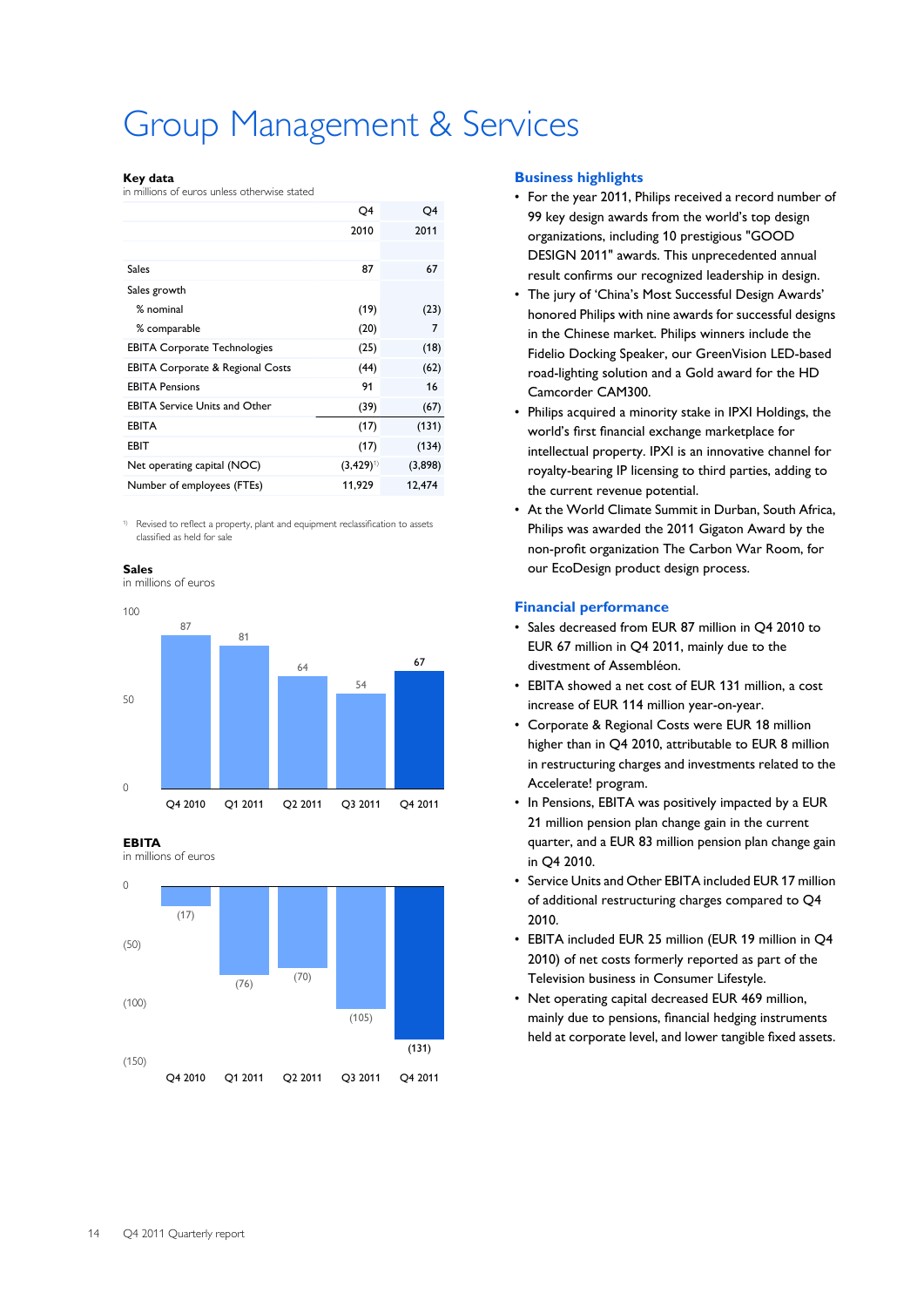• Compared to Q4 2010, the number of employees increased by 545, primarily due to internal transfers from sectors to Group activities, partially offset by the divestment of Assembléon.

# **Miscellaneous**

- Restructuring charges in 2012 are expected to total approximately EUR 70 million.
- IP royalty income to be reclassified from Consumer Lifestyle is expected to contribute approximately EUR 180 million to sales, with an EBITA impact of EUR 150 million, in 2012.
- Stranded costs in 2012 are expected to total approximately EUR 40 million.
- Accelerate! investments are expected to total approximately EUR 150 million in 2012.
- Excluding the above items, the cost level of Group Management & Services is expected to be around EUR 230 million for the full year 2012.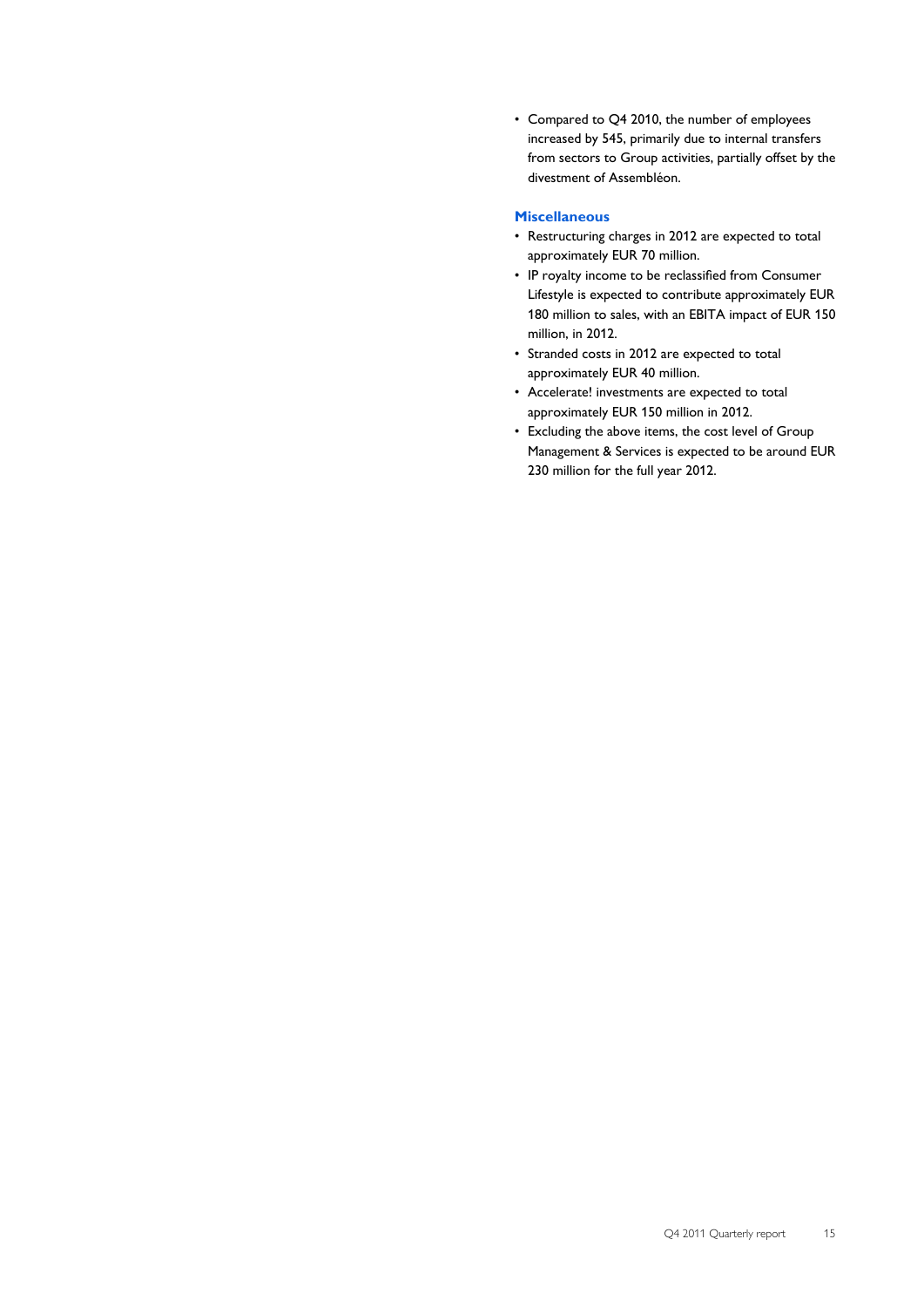# Additional information on the Television business

in millions of euros unless otherwise stated

|                                                         | Q4    | Q4    |
|---------------------------------------------------------|-------|-------|
|                                                         | 2010  | 2011  |
|                                                         |       |       |
| <b>Television EBITA</b>                                 | (67)  | (84)  |
|                                                         |       |       |
| Former Television net costs allocated to CL             | 9     | 6     |
| Former Television net costs allocated to<br>GM&S        | 19    | 25    |
|                                                         |       |       |
| Eliminated amortization other Television<br>intangibles | (2)   |       |
|                                                         |       |       |
| Deal-related costs                                      |       | (272) |
|                                                         |       |       |
| <b>EBIT</b> discontinued operations                     | (41)  | (325) |
|                                                         |       |       |
| Financial income and expenses                           |       | (1)   |
| Income taxes                                            | 3     | 54    |
|                                                         |       |       |
| Net income (loss) of discontinued<br>operations         | (38)  | (272) |
|                                                         |       |       |
| Number of employees (FTEs)                              | 3,610 | 3,353 |

- In conjunction with the announcement of the Television long-term strategic partnership with TPV, the results of the Television business to be carved out are reported under Discontinued operations in the Consolidated statements of income and Consolidated statements of cash flows. Consequently, Television sales are no longer reported in the Consumer Lifestyle and Group operational financials. Prior-period comparative figures have been restated accordingly.
- Group net income includes an after-tax loss of EUR 272 million pertaining to the Television business, which includes EUR 272 million of costs related to disentanglement cost and value adjustments to assets.
- The applicable net operating capital of the Television business which is to be transferred to the partnership isreported under Assets and Liabilities classified as held for sale in the consolidated balance sheets as of the end of the first quarter of 2011.
- The EBITA of Consumer Lifestyle includes EUR 6 million of net costs formerly reported under the Television business, and the EBITA of Group Management & Services includes EUR 25 million of net costs formerly reported as part of the Television business.
- Management has used estimates in the calculation of net income. Final results could differ from the amounts presented.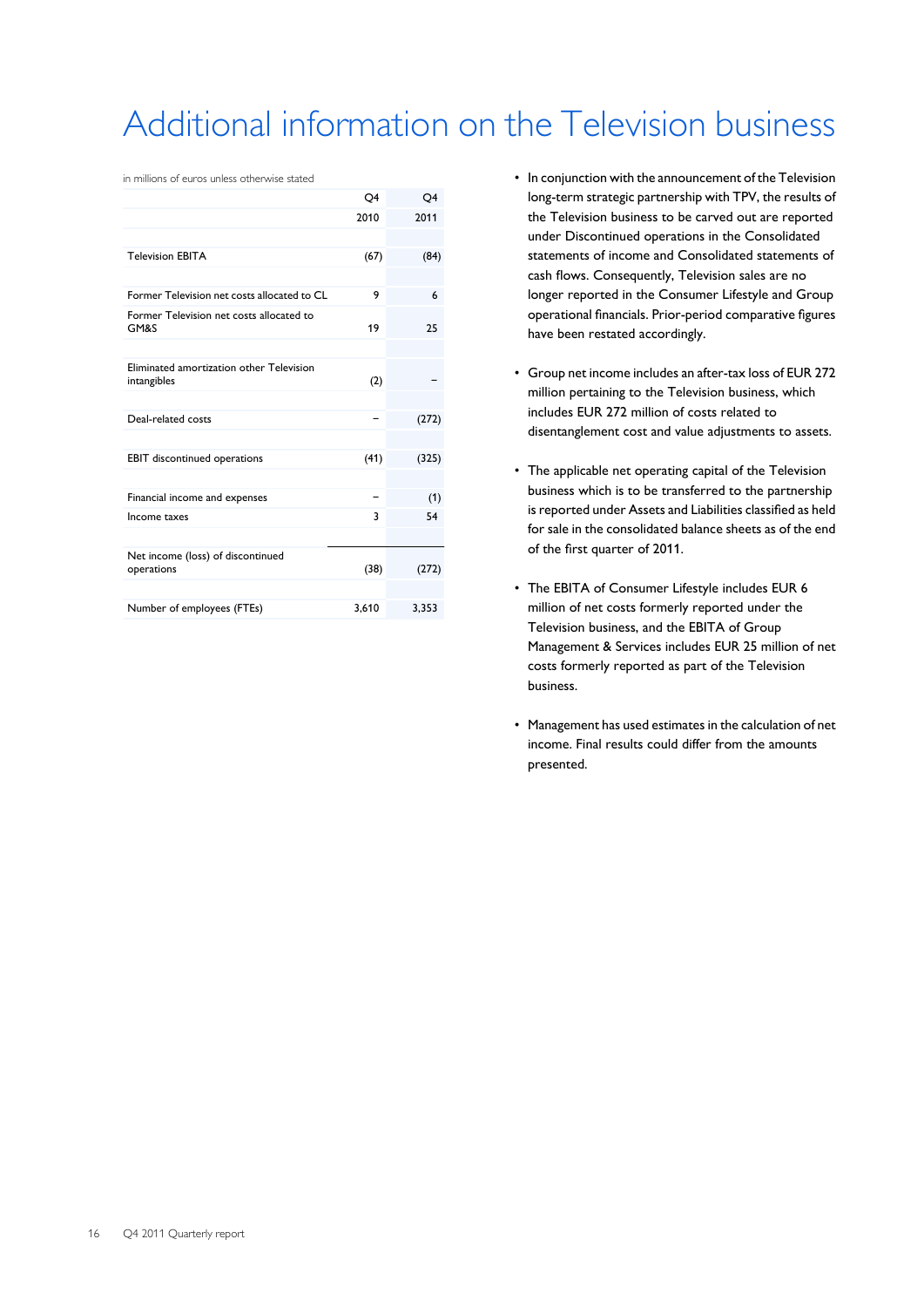# Forward-looking statements

### *Forward-looking statement*s

This document contains certain forward-looking statements with respect to the financial condition, results of operations and business of Philips and certain of the plans and objectives of Philips with respect to these items, in particular the sector sections "Miscellaneous". Examples of forward-looking statements include statements made about our strategy, estimates of sales growth, future EBITA and future developments in our organic business. By their nature, these statements involve risk and uncertainty because they relate to future events and circumstances and there are many factors that could cause actual results and developments to differ materially from those expressed or implied by these statements.

These factors include but are not limited to domestic and global economic and business conditions, the successful implementation of our strategy and our ability to realize the benefits of this strategy, our ability to develop and market new products, changes in legislation, legal claims, changes in exchange and interest rates, changes in tax rates, pension costs and actuarial assumptions, raw materials and employee costs, our ability to identify and complete successful acquisitions and to integrate those acquisitions into our business, our ability to successfully exit certain businesses or restructure our operations, the rate of technological changes, political, economic and other developments in countries where Philips operates, industry consolidation and competition. As a result, Philips' actual future results may differ materially from the plans, goals and expectations set forth in such forwardlooking statements. For a discussion of factors that could cause future results to differ from such forward-looking statements, see the Risk management chapter included in our Annual Report 2010 and the "Risk and uncertainties" section in our semi-annual financial report for the six months ended July 3, 2011.

### *Third-party market share data*

Statements regarding market share, including those regarding Philips' competitive position, contained in this document are based on outside sources such as research institutes, industry and dealer panels in combination with management estimates. Where information is not yet available to Philips, those statements may also be based on estimates and projections prepared by outside sources or management. Rankings are based on sales unless otherwise stated.

### *Use of non-GAAP information*

In presenting and discussing the Philips Group's financial

position, operating results and cash flows, management uses certain non-GAAP financial measures. These non-GAAP financial measures should not be viewed in isolation as alternatives to the equivalent IFRS measures and should be used in conjunction with the most directly comparable IFRS measures. A reconciliation of such measures to the most directly comparable IFRS measures is contained in this document. Further information on non-GAAP measures can be found in our Annual Report 2010.

#### *Use of fair-value measurements*

In presenting the Philips Group's financial position, fair values are used for the measurement of various items in accordance with the applicable accounting standards. These fair values are based on market prices, where available, and are obtained from sources that are deemed to be reliable. Readers are cautioned that these values are subject to changes over time and are only valid at the balance sheet date. When quoted prices or observable market data do not exist, we estimated the fair values using appropriate valuation models and unobservable inputs. They require management to make significant assumptions with respect to future developments, which are inherently uncertain and may therefore deviate from actual developments. Critical assumptions used are disclosed in our 2010 financial statements. Independent valuations may have been obtained to support management's determination of fair-values.

All amounts in millions of euros unless otherwise stated; data included are unaudited. Financial reporting is in accordance with IFRS, unless otherwise stated. This document comprises regulated information within the meaning of the Dutch Financial Markets Supervision Act '*Wet op het Financieel Toezicht'.*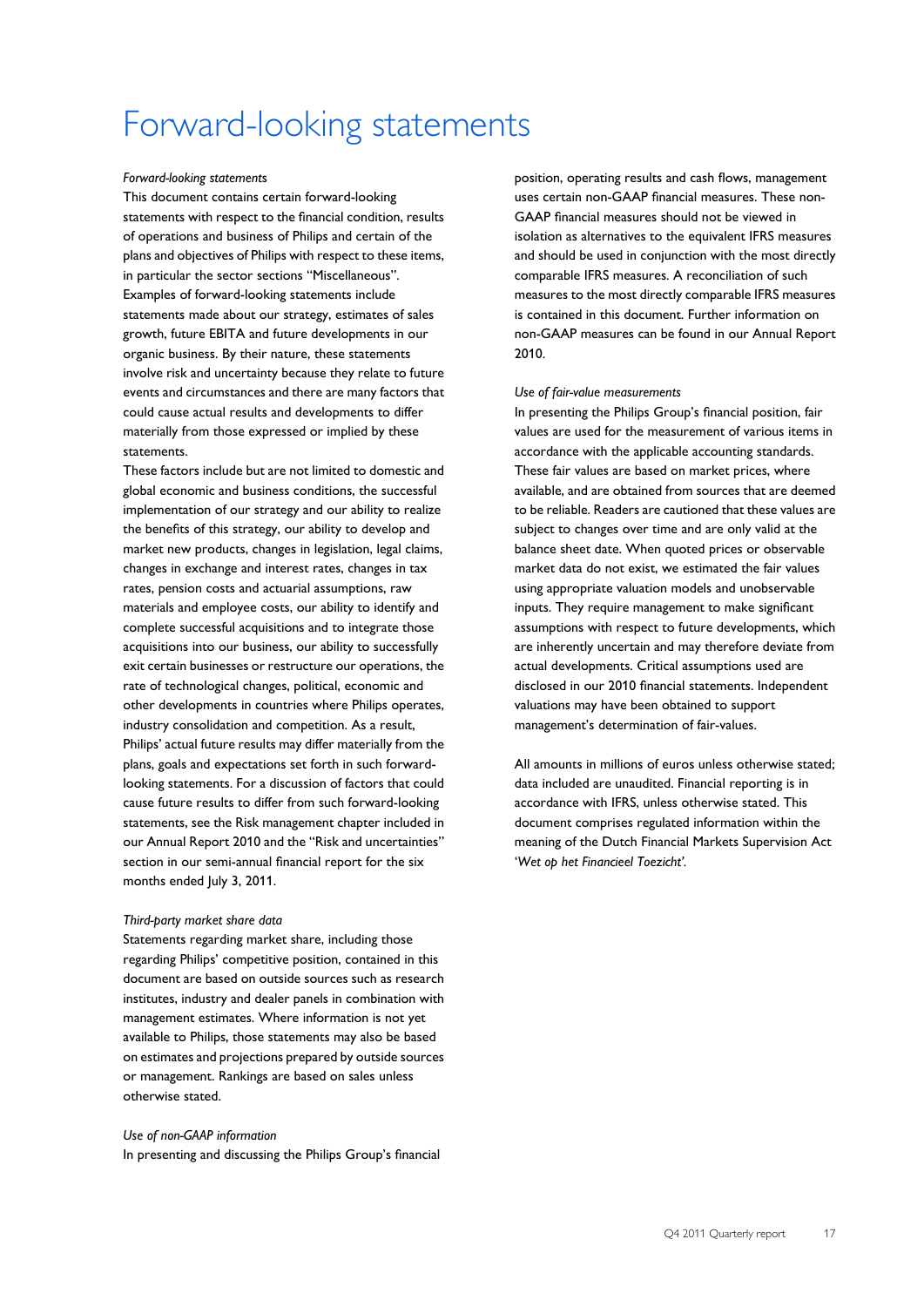# Full-year highlights

# **The year 2011**

- Sales for the full year 2011 EUR 22.6 billion, or 4% comparable growth.
- Comparable growth in growth geographies at 11%.
- EBITA for the year ended at EUR 1,680 million, or 7.4% of sales, compared to EUR 2,562 million, or 11.5% of sales, in 2010.
- Full-year 2011 EBIT was negative EUR 269 million, compared to EUR 2,080 million in 2010, largely due to impairment charges in Q2 2011 and lower operational earnings across all sectors.
- Net income declined to negative EUR 1,291 million, compared to EUR 1,452 million in 2010, as a result of goodwill impairment charges, lower earnings, and a loss from discontinued operations mainly related to disentanglement costs for the Television business.
- Cash flows from operating activities amounted to EUR 836 million, compared to EUR 2,121 million in 2010.

in millions of euros unless otherwise stated

|                                                                         | January to December |          |  |
|-------------------------------------------------------------------------|---------------------|----------|--|
|                                                                         | 2010                | 2011     |  |
|                                                                         |                     |          |  |
| Sales                                                                   | 22,287              | 22,579   |  |
| <b>EBITA</b>                                                            | 2,562               | 1,680    |  |
| as a % of sales                                                         | 11.5                | 7.4      |  |
| EBIT                                                                    | 2,080               | (269)    |  |
| as a % of sales                                                         | 9.3                 | (1.2)    |  |
| Financial income and expenses                                           | (121)               | (240)    |  |
| Income taxes                                                            | (499)               | (283)    |  |
| Results investments in associates                                       | 18                  | 16       |  |
| Net income (loss) from continuing                                       |                     |          |  |
| operations                                                              | 1,478               | (776)    |  |
| Discontinued operations                                                 | (26)                | (515)    |  |
| Net income (loss)                                                       | 1,452               | (1, 291) |  |
|                                                                         |                     |          |  |
| Net income (loss) - shareholders per<br>common share (in euros) - basic | 1.54                | (1.36)   |  |

### **Performance of the Group**

- Sales for the full year 2011 amounted to EUR 22.6 billion, or 4% comparable growth. Comparable sales growth was driven by a 6% increase at Lighting and 5% growth at Healthcare, while Consumer Lifestyle sales were in line with the prior year. Comparable growth was attributable to an 11% increase in growth geographies, while mature geographies saw modest 1% growth.
- EBITA for the year ended at EUR 1,680 million, or 7.4% of sales, compared to EUR 2,562 million in 2010, on lower earnings in all sectors, notably Lighting (EUR 424 million lower) and Consumer Lifestyle (EUR 246 million lower). The EBITA decline was mainly attributable to lower gross margin and higher investments in selling as well as research and development. Excluding restructuring charges, acquisition-related charges and pension plan changes of EUR 142 million, EBITA was EUR 1,822 million, or 8.1% of sales, compared to EUR 2,646 million, or 11.9% of sales, in 2010.
- EBIT for the year 2011 was negative EUR 269 million, compared to EUR 2,080 million in the prior year, largely due to impairment charges in Q2 2011 and lower operational earnings across all sectors.
- Financial income and expenses showed a net financial expense of EUR 240 million, EUR 119 million higher year-on-year, mainly due to 2010's favorable impact of the EUR 154 million gain on the sale of the remaining stake in NXP versus 2011's financial income from the sale of securities of EUR 51 million, mainly related to the sale of the remaining shares in TCL, and EUR 34 million of impairment charges, mainly related to shareholdings in TPV.
- A tax charge of EUR 283 million was recorded despite losses incurred for the year, mainly due to impairment charges which are largely non-tax-deductible. The tax charge is EUR 216 million lower than in 2010 due to lower taxable earnings, partly offset by higher incidental tax expenses.
- Cash flows from operating activities amounted to EUR 836 million, compared to EUR 2,121 million in 2010, due to lower cash earnings and higher working capital, mainly related to accounts payable, partly offset by lower inventories and an increase in provisions.
- Net operating capital, at EUR 10,427 million, decreased by EUR 1,524 million compared to the 2010 level, largely as a result of lower intangible assets due to goodwill impairment in Q2 2011 and higher provisions.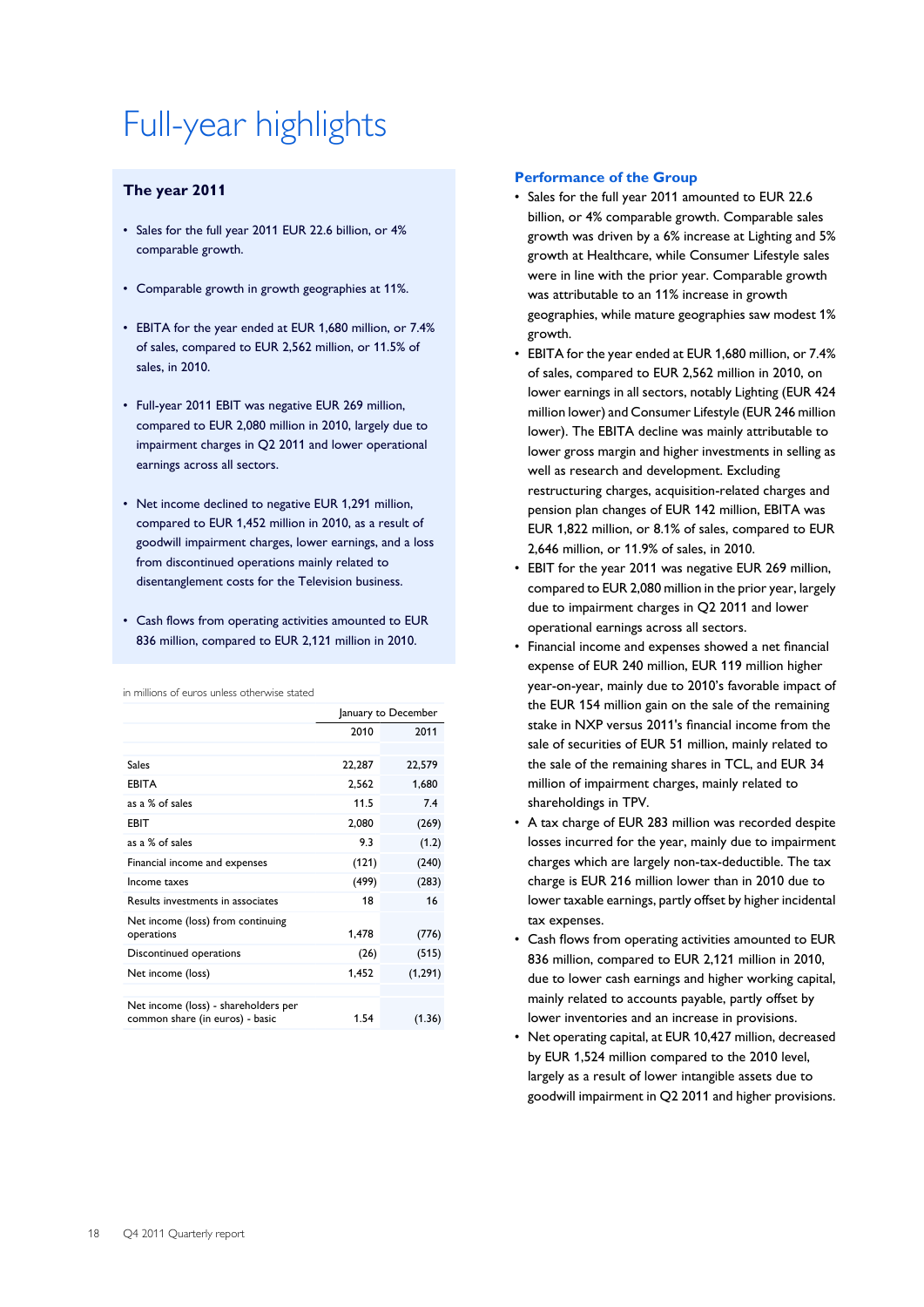# Proposed distribution

## **Proposed distribution to shareholders**

A proposal will be submitted to the General Meeting of Shareholders to declare a distribution of EUR 0.75 per common share (up to EUR 695 million), in cash or shares at the option of the shareholder, against the retained earnings. Further details will be given in the agenda for the General Meeting of Shareholders, to be held on April 26, 2012.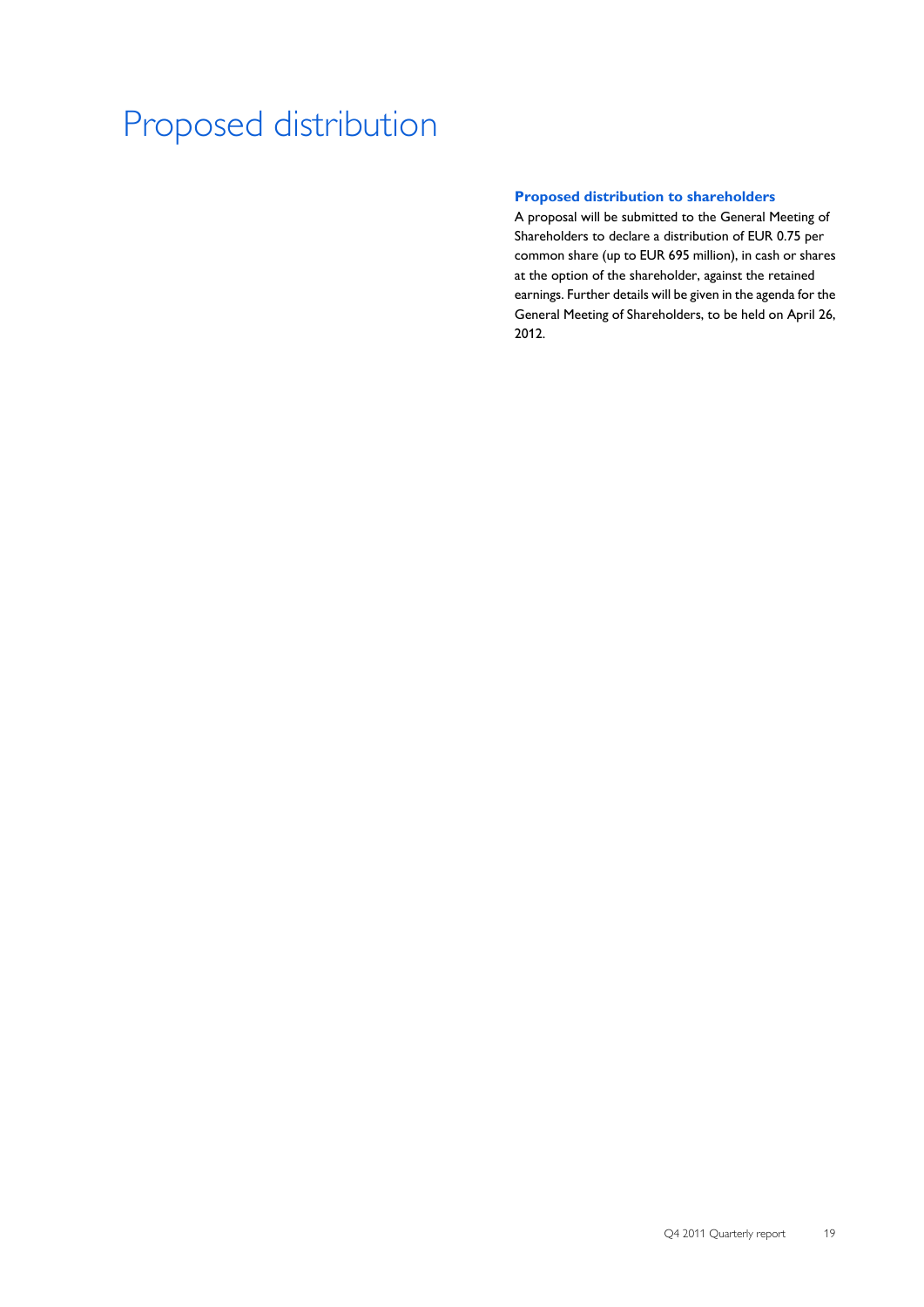# Consolidated statements of income

all amounts in millions of euros unless otherwise stated

|                                                                                                                                |           | 4th quarter |                       | January-December |  |  |
|--------------------------------------------------------------------------------------------------------------------------------|-----------|-------------|-----------------------|------------------|--|--|
|                                                                                                                                | 2010      | 2011        | 2010                  | 2011             |  |  |
| <b>Sales</b>                                                                                                                   | 6,495     | 6,712       | 22,287                | 22,579           |  |  |
| Cost of sales                                                                                                                  | (3,832)   | (4,301)     | (13, 191)             | (13,932)         |  |  |
| Gross margin                                                                                                                   | 2,663     | 2,411       | 9,096                 | 8,647            |  |  |
|                                                                                                                                |           |             |                       |                  |  |  |
| Selling expenses                                                                                                               | (1,368)   | (1, 510)    | (4, 876)              | (5, 160)         |  |  |
| General and administrative expenses                                                                                            | (140)     | (207)       | (713)                 | (841)            |  |  |
| Research and development expenses                                                                                              | (387)     | (449)       | (1, 493)              | (1,610)          |  |  |
| Impairment of goodwill                                                                                                         |           |             |                       | (1, 355)         |  |  |
| Other business income                                                                                                          | 44        | 29          | 93                    | 125              |  |  |
| Other business expenses                                                                                                        | (16)      | (12)        | (27)                  | (75)             |  |  |
| Income (loss) from operations                                                                                                  | 796       | 262         | 2,080                 | (269)            |  |  |
| Financial income                                                                                                               | 13        | (6)         | 214                   | 112              |  |  |
| Financial expenses                                                                                                             | (75)      | (65)        | (335)                 | (352)            |  |  |
| Income (loss) before taxes                                                                                                     | 734       | 191         | 1,959                 | (509)            |  |  |
|                                                                                                                                |           |             |                       |                  |  |  |
| Income tax expense                                                                                                             | (227)     | (79)        | (499)                 | (283)            |  |  |
| Income (loss) after taxes                                                                                                      | 507       | 112         | 1,460                 | (792)            |  |  |
| Results relating to investments in associates                                                                                  | (4)       |             | 18                    | 16               |  |  |
| Net income (loss) from continuing operations                                                                                   | 503       | 112         | 1,478                 | (776)            |  |  |
|                                                                                                                                |           |             |                       |                  |  |  |
| Discontinued operations - net of income tax                                                                                    | (38)      | (272)       | (26)                  | (515)            |  |  |
| Net income (loss)                                                                                                              | 465       | (160)       | 1,452                 | (1, 291)         |  |  |
| Attribution of net income for the period                                                                                       |           |             |                       |                  |  |  |
| Net income (loss) attributable to shareholders                                                                                 | 463       | (162)       | 1,446                 | (1, 295)         |  |  |
| Net income attributable to non-controlling interests                                                                           | 2         | 2           | 6                     | 4                |  |  |
| Weighted average number of common shares outstanding<br>(after deduction of treasury shares) during the period (in thousands): |           |             |                       |                  |  |  |
| - basic                                                                                                                        | 946,9511) | 936,476     | 940,528 <sup>1)</sup> | 951,647          |  |  |
| - diluted                                                                                                                      | 953,6041) | 939,194     | 948,3921)             | 956,130          |  |  |
| Net income (loss) attributable to shareholders per common share in euros:                                                      |           |             |                       |                  |  |  |
| - basic                                                                                                                        | 0.49      | (0.17)      | 1.54                  | (1.36)           |  |  |
| - diluted <sup>2)</sup>                                                                                                        | 0.49      | (0.17)      | 1.52                  | (1.36)           |  |  |
|                                                                                                                                |           |             |                       |                  |  |  |
| <b>Ratios</b>                                                                                                                  |           |             |                       |                  |  |  |
| Gross margin as a % of sales                                                                                                   | 41.0      | 35.9        | 40.8                  | 38.3             |  |  |
| Selling expenses as a % of sales                                                                                               | (21.1)    | (22.5)      | (21.9)                | (22.9)           |  |  |
| G&A expenses as a % of sales                                                                                                   | (2.2)     | (3.1)       | (3.2)                 | (3.7)            |  |  |
| R&D expenses as a % of sales                                                                                                   | (6.0)     | (6.7)       | (6.7)                 | (7.1)            |  |  |
| EBIT                                                                                                                           | 796       | 262         | 2,080                 | (269)            |  |  |
| as a % of sales                                                                                                                | 12.3      | 3.9         | 9.3                   | (1.2)            |  |  |
|                                                                                                                                |           |             |                       |                  |  |  |
| <b>EBITA</b>                                                                                                                   | 913       | 503         | 2,562                 | 1,680            |  |  |
| as a % of sales                                                                                                                | 14.1      | 7.5         | 11.5                  | $7.4$            |  |  |

The year 2010 is restated to present the Television business as discontinued operations

1) Adjusted to make 2010 comparable for the bonus shares (667 thousand) issued in April 2011

<sup>2)</sup> The incremental shares from assumed conversion are not taken into account in the periods for which there is a loss attributable to shareholders, as the effect would be antidilutive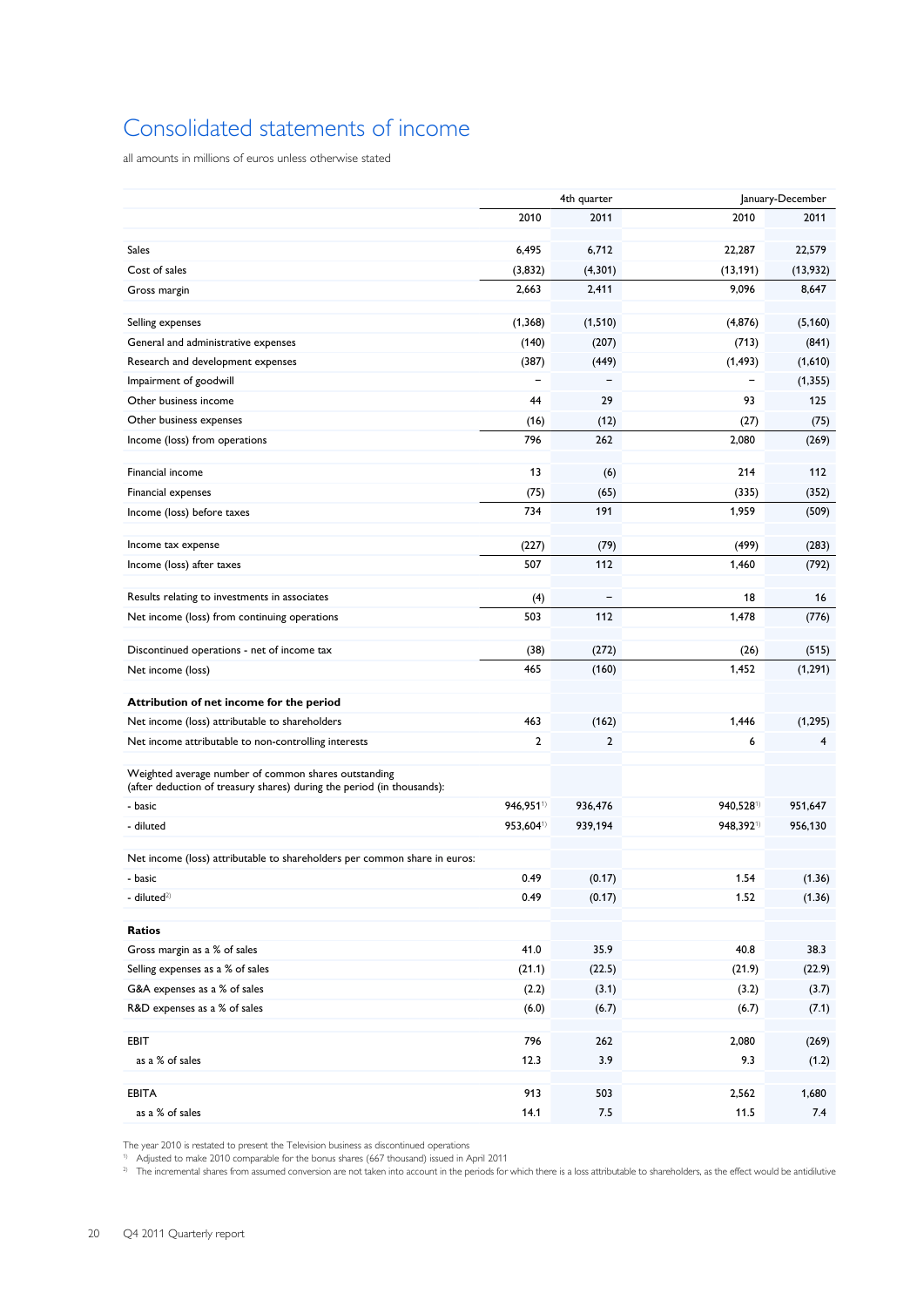# Consolidated balance sheets

in millions of euros unless otherwise stated

|                                                           | December 31, | December 31, |
|-----------------------------------------------------------|--------------|--------------|
|                                                           | 2010         | 2011         |
|                                                           |              |              |
| Non-current assets:                                       |              |              |
| Property, plant and equipment                             | 3,145        | 3,014        |
| Goodwill                                                  | 8,035        | 7,016        |
| Intangible assets excluding goodwill                      | 4,198        | 3,996        |
| Non-current receivables                                   | 88           | 127          |
| Investments in associates                                 | 181          | 203          |
| Other non-current financial assets                        | 479          | 346          |
| Deferred tax assets                                       | 1,351        | 1,713        |
| Other non-current assets                                  | 75           | 71           |
| Total non-current assets                                  | 17,552       | 16,486       |
| Current assets:                                           |              |              |
| Inventories - net                                         | 3,865        | 3,625        |
| Other current financial assets                            | 5            |              |
| Other current assets                                      | 348          | 351          |
| Derivative financial assets                               | 112          | 229          |
| Income tax receivable                                     | 79           | 162          |
| Receivables                                               | 4,355        | 4,415        |
| Assets classified as held for sale                        | 120          | 551          |
| Cash and cash equivalents                                 | 5,833        | 3,147        |
| Total current assets                                      | 14,717       | 12,480       |
|                                                           |              |              |
| <b>Total assets</b>                                       | 32,269       | 28,966       |
| Shareholders' equity                                      | 15,046       | 12,355       |
| Non-controlling interests                                 | 46           | 34           |
| Group equity                                              | 15,092       | 12,389       |
|                                                           |              |              |
| Non-current liabilities:                                  |              |              |
| Long-term debt                                            | 2,818        | 3,278        |
| Long-term provisions                                      | 1,716        | 1,880        |
| Deferred tax liabilities                                  | 171          | 77           |
| Other non-current liabilities                             | 1,714        | 1,999        |
| Total non-current liabilities                             | 6,419        | 7,234        |
| Current liabilities:                                      |              |              |
| Short-term debt                                           | 1,840        | 582          |
| Derivative financial liabilities                          | 564          | 744          |
| Income tax payable                                        | 291          | 191          |
| Accounts and notes payable                                | 3,691        | 3,346        |
| <b>Accrued liabilities</b>                                | 2,995        | 3,026        |
| Short-term provisions                                     | 623          | 759          |
| Liabilities directly associated with assets held for sale |              | 61           |
| Other current liabilities                                 | 754          | 634          |
| Total current liabilities                                 | 10,758       | 9,343        |
|                                                           |              |              |
| Total liabilities and group equity                        | 32,269       | 28,966       |
|                                                           |              |              |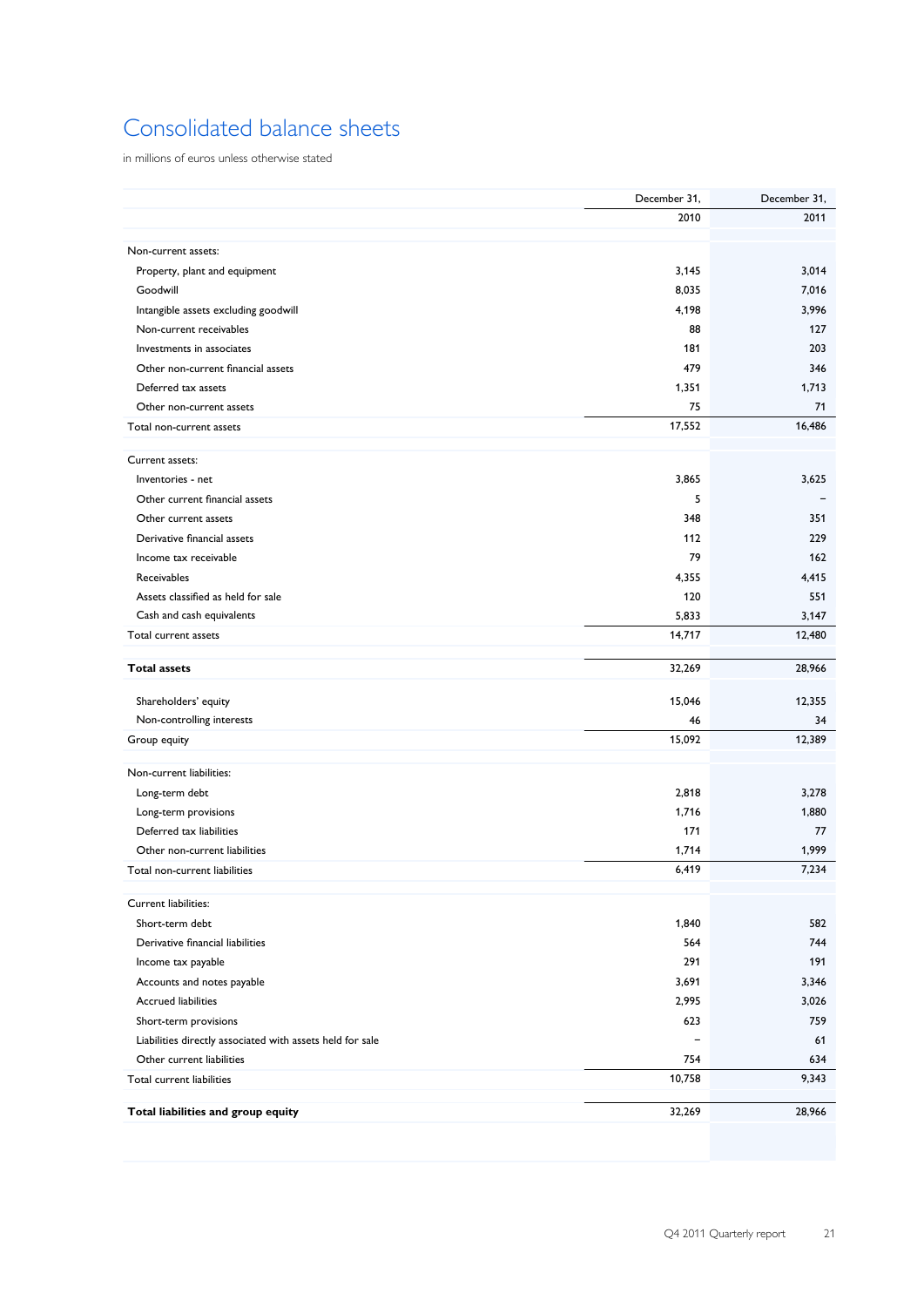|                                                                                                                 | December 31,          | December 31, |
|-----------------------------------------------------------------------------------------------------------------|-----------------------|--------------|
|                                                                                                                 | 2010                  | 2011         |
|                                                                                                                 |                       |              |
| Number of common shares outstanding (after deduction of treasury shares) at the end of period<br>(in thousands) | 946,506               | 926,095      |
| Ratios                                                                                                          |                       |              |
| Shareholders' equity per common share in euros                                                                  | 15.90                 | 13.34        |
| Inventories as a % of sales <sup>1)</sup>                                                                       | 15.7                  | 16.1         |
| Net debt : group equity                                                                                         | (8):108               | 5:95         |
| Net operating capital                                                                                           | 11,951                | 10,427       |
|                                                                                                                 |                       |              |
| Employees at end of period                                                                                      | 119,775 <sup>2)</sup> | 125.241      |
| of which discontinued operations                                                                                | 3,610                 | 3,353        |

<sup>1)</sup> Excludes discontinued operations for both inventories and sales figures. Inventories excluding discontinued operations are disclosed in quarterly statistics.

<sup>2)</sup> Adjusted to reflect a change of employees reported in the Healthcare sector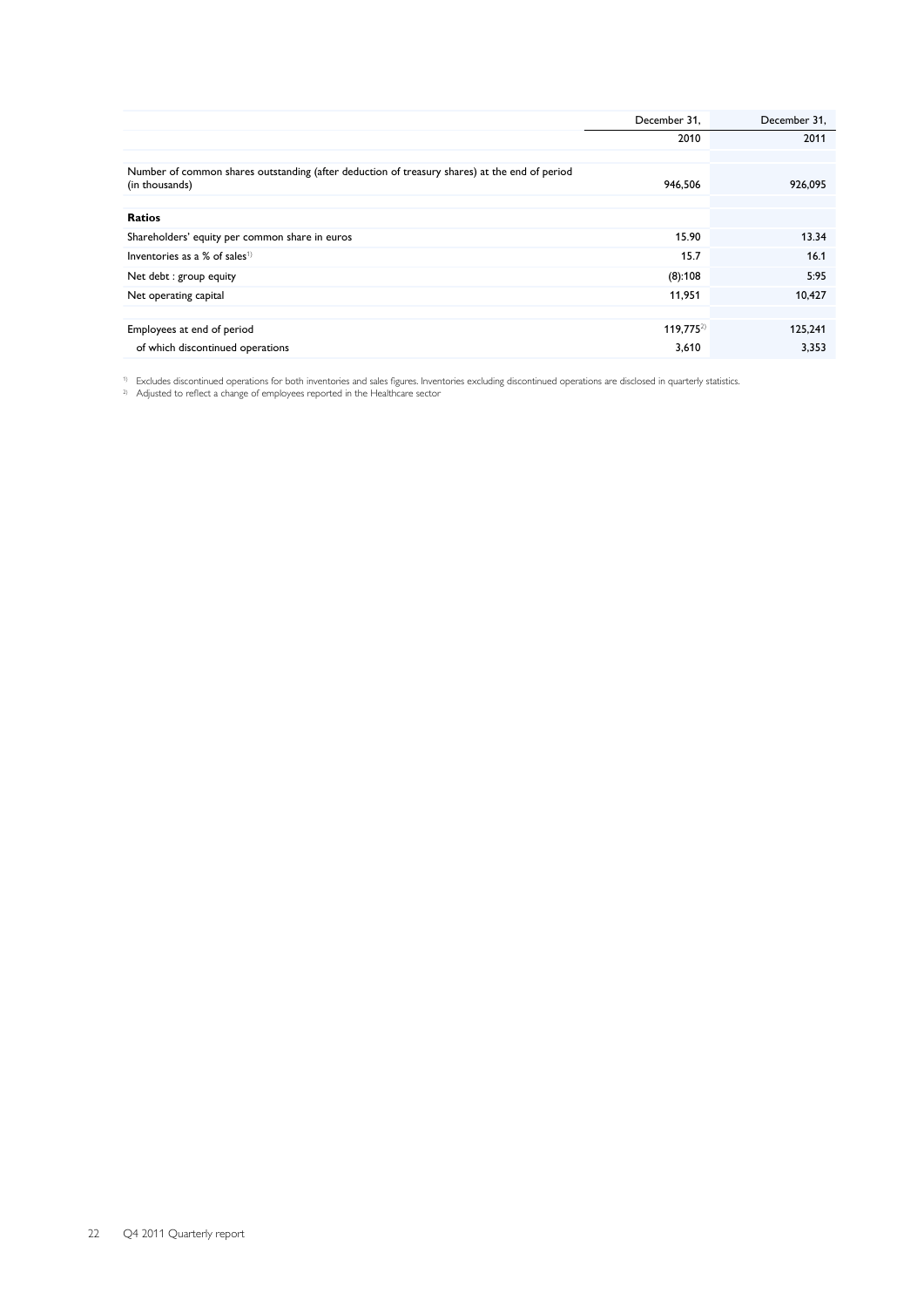# Consolidated statements of cash flows

all amounts in millions of euros

| 2010<br>2010<br>2011<br>2011<br>Cash flows from operating activities:<br>465<br>(160)<br>1,452<br>(1, 291)<br>Net income (loss)<br>272<br>515<br>Loss from discontinued operations<br>38<br>26<br>Adjustments to reconcile net income to net cash provided by (used for) operating activities:<br>Depreciation and amortization<br>361<br>475<br>1,356<br>1,456<br>5<br>5<br>Impairment of goodwill and other non-current financial assets<br>(1)<br>1,387<br>Net gain on sale of assets<br>(23)<br>(204)<br>(4)<br>(88)<br>3<br>$\overline{2}$<br>(Income) loss from investments in associates<br>(14)<br>(18)<br>5<br>21<br>19<br>44<br>Dividends received from investments in associates<br>Dividends paid to non-controlling interests<br>(3)<br>(3)<br>(4)<br>(4)<br>(Increase) decrease in working capital:<br>485<br>676<br>16<br>(679)<br>Increase in receivables and other current assets<br>(132)<br>(339)<br>(184)<br>(241)<br>256<br>569<br>(498)<br>Decrease (increase) in inventories<br>(81) |
|-------------------------------------------------------------------------------------------------------------------------------------------------------------------------------------------------------------------------------------------------------------------------------------------------------------------------------------------------------------------------------------------------------------------------------------------------------------------------------------------------------------------------------------------------------------------------------------------------------------------------------------------------------------------------------------------------------------------------------------------------------------------------------------------------------------------------------------------------------------------------------------------------------------------------------------------------------------------------------------------------------------|
|                                                                                                                                                                                                                                                                                                                                                                                                                                                                                                                                                                                                                                                                                                                                                                                                                                                                                                                                                                                                             |
|                                                                                                                                                                                                                                                                                                                                                                                                                                                                                                                                                                                                                                                                                                                                                                                                                                                                                                                                                                                                             |
|                                                                                                                                                                                                                                                                                                                                                                                                                                                                                                                                                                                                                                                                                                                                                                                                                                                                                                                                                                                                             |
|                                                                                                                                                                                                                                                                                                                                                                                                                                                                                                                                                                                                                                                                                                                                                                                                                                                                                                                                                                                                             |
|                                                                                                                                                                                                                                                                                                                                                                                                                                                                                                                                                                                                                                                                                                                                                                                                                                                                                                                                                                                                             |
|                                                                                                                                                                                                                                                                                                                                                                                                                                                                                                                                                                                                                                                                                                                                                                                                                                                                                                                                                                                                             |
|                                                                                                                                                                                                                                                                                                                                                                                                                                                                                                                                                                                                                                                                                                                                                                                                                                                                                                                                                                                                             |
|                                                                                                                                                                                                                                                                                                                                                                                                                                                                                                                                                                                                                                                                                                                                                                                                                                                                                                                                                                                                             |
|                                                                                                                                                                                                                                                                                                                                                                                                                                                                                                                                                                                                                                                                                                                                                                                                                                                                                                                                                                                                             |
|                                                                                                                                                                                                                                                                                                                                                                                                                                                                                                                                                                                                                                                                                                                                                                                                                                                                                                                                                                                                             |
|                                                                                                                                                                                                                                                                                                                                                                                                                                                                                                                                                                                                                                                                                                                                                                                                                                                                                                                                                                                                             |
|                                                                                                                                                                                                                                                                                                                                                                                                                                                                                                                                                                                                                                                                                                                                                                                                                                                                                                                                                                                                             |
|                                                                                                                                                                                                                                                                                                                                                                                                                                                                                                                                                                                                                                                                                                                                                                                                                                                                                                                                                                                                             |
|                                                                                                                                                                                                                                                                                                                                                                                                                                                                                                                                                                                                                                                                                                                                                                                                                                                                                                                                                                                                             |
|                                                                                                                                                                                                                                                                                                                                                                                                                                                                                                                                                                                                                                                                                                                                                                                                                                                                                                                                                                                                             |
| 291<br>755<br>Increase (decrease) in accounts payable, accrued and other liabilities<br>361<br>(259)                                                                                                                                                                                                                                                                                                                                                                                                                                                                                                                                                                                                                                                                                                                                                                                                                                                                                                        |
| Decrease (increase) in non-current receivables, other assets and other liabilities<br>24<br>(186)<br>(297)<br>(596)                                                                                                                                                                                                                                                                                                                                                                                                                                                                                                                                                                                                                                                                                                                                                                                                                                                                                         |
| (65)<br>86<br>(211)<br>(Decrease) increase in provisions<br>6                                                                                                                                                                                                                                                                                                                                                                                                                                                                                                                                                                                                                                                                                                                                                                                                                                                                                                                                               |
| Other items<br>77<br>23<br>(19)<br>100                                                                                                                                                                                                                                                                                                                                                                                                                                                                                                                                                                                                                                                                                                                                                                                                                                                                                                                                                                      |
| 1,366<br>1,207<br>836<br>2,121<br>Net cash provided by operating activities                                                                                                                                                                                                                                                                                                                                                                                                                                                                                                                                                                                                                                                                                                                                                                                                                                                                                                                                 |
| Cash flows from investing activities:                                                                                                                                                                                                                                                                                                                                                                                                                                                                                                                                                                                                                                                                                                                                                                                                                                                                                                                                                                       |
| Purchase of intangible assets                                                                                                                                                                                                                                                                                                                                                                                                                                                                                                                                                                                                                                                                                                                                                                                                                                                                                                                                                                               |
| (36)<br>(28)<br>(80)<br>(116)                                                                                                                                                                                                                                                                                                                                                                                                                                                                                                                                                                                                                                                                                                                                                                                                                                                                                                                                                                               |
| (231)<br>Expenditures on development assets<br>(56)<br>(63)<br>(193)                                                                                                                                                                                                                                                                                                                                                                                                                                                                                                                                                                                                                                                                                                                                                                                                                                                                                                                                        |
| Capital expenditures on property, plant and equipment<br>(174)<br>(725)<br>(203)<br>(621)                                                                                                                                                                                                                                                                                                                                                                                                                                                                                                                                                                                                                                                                                                                                                                                                                                                                                                                   |
| 52<br>128<br>Proceeds from disposals of property, plant and equipment<br>48<br>129                                                                                                                                                                                                                                                                                                                                                                                                                                                                                                                                                                                                                                                                                                                                                                                                                                                                                                                          |
| 8<br>Cash from (to) derivatives and securities<br>(25)<br>26<br>(9)                                                                                                                                                                                                                                                                                                                                                                                                                                                                                                                                                                                                                                                                                                                                                                                                                                                                                                                                         |
| Purchase of other non-current financial assets<br>(13)<br>(16)<br>(43)<br>$\qquad \qquad \blacksquare$                                                                                                                                                                                                                                                                                                                                                                                                                                                                                                                                                                                                                                                                                                                                                                                                                                                                                                      |
| $\qquad \qquad -$<br>87<br>Proceeds from other non-current financial assets<br>86<br>268                                                                                                                                                                                                                                                                                                                                                                                                                                                                                                                                                                                                                                                                                                                                                                                                                                                                                                                    |
| Purchase of businesses, net of cash acquired<br>(170)<br>(255)<br>(225)<br>(509)                                                                                                                                                                                                                                                                                                                                                                                                                                                                                                                                                                                                                                                                                                                                                                                                                                                                                                                            |
| 15<br>12<br>Proceeds from sale of interests in businesses, net of cash disposed of<br>117<br>19                                                                                                                                                                                                                                                                                                                                                                                                                                                                                                                                                                                                                                                                                                                                                                                                                                                                                                             |
| (275)<br>(511)<br>(1, 364)<br>Net cash used for investing activities<br>(646)                                                                                                                                                                                                                                                                                                                                                                                                                                                                                                                                                                                                                                                                                                                                                                                                                                                                                                                               |
| Cash flows from financing activities:                                                                                                                                                                                                                                                                                                                                                                                                                                                                                                                                                                                                                                                                                                                                                                                                                                                                                                                                                                       |
| 119<br>143<br>Proceeds from issuance of (payments on) short-term debt<br>(35)<br>(217)                                                                                                                                                                                                                                                                                                                                                                                                                                                                                                                                                                                                                                                                                                                                                                                                                                                                                                                      |
| (20)<br>(21)<br>(78)<br>(1,097)<br>Principal payments on long-term debt                                                                                                                                                                                                                                                                                                                                                                                                                                                                                                                                                                                                                                                                                                                                                                                                                                                                                                                                     |
| Proceeds from issuance of long-term debt<br>234<br>71<br>457<br>26                                                                                                                                                                                                                                                                                                                                                                                                                                                                                                                                                                                                                                                                                                                                                                                                                                                                                                                                          |
| 9<br>65<br>(208)<br>(671)<br>Treasury shares transactions                                                                                                                                                                                                                                                                                                                                                                                                                                                                                                                                                                                                                                                                                                                                                                                                                                                                                                                                                   |
| Dividends paid<br>(296)<br>(259)                                                                                                                                                                                                                                                                                                                                                                                                                                                                                                                                                                                                                                                                                                                                                                                                                                                                                                                                                                            |
| 134<br>(30)<br>(95)<br>(1,787)<br>Net cash provided by (used for) financing activities                                                                                                                                                                                                                                                                                                                                                                                                                                                                                                                                                                                                                                                                                                                                                                                                                                                                                                                      |
|                                                                                                                                                                                                                                                                                                                                                                                                                                                                                                                                                                                                                                                                                                                                                                                                                                                                                                                                                                                                             |
| 1,225<br>(2, 315)<br>Net cash provided by (used for) continuing operations<br>666<br>1,380                                                                                                                                                                                                                                                                                                                                                                                                                                                                                                                                                                                                                                                                                                                                                                                                                                                                                                                  |
| Cash flow from discontinued operations:                                                                                                                                                                                                                                                                                                                                                                                                                                                                                                                                                                                                                                                                                                                                                                                                                                                                                                                                                                     |
| 191<br>Net cash provided by (used for) operating activities<br>168<br>34<br>(270)                                                                                                                                                                                                                                                                                                                                                                                                                                                                                                                                                                                                                                                                                                                                                                                                                                                                                                                           |
| Net cash used for investing activities<br>(29)<br>(56)<br>(94)<br>(7)                                                                                                                                                                                                                                                                                                                                                                                                                                                                                                                                                                                                                                                                                                                                                                                                                                                                                                                                       |
| 184<br>Net cash provided by (used for) discontinued operations<br>139<br>(22)<br>(364)                                                                                                                                                                                                                                                                                                                                                                                                                                                                                                                                                                                                                                                                                                                                                                                                                                                                                                                      |
|                                                                                                                                                                                                                                                                                                                                                                                                                                                                                                                                                                                                                                                                                                                                                                                                                                                                                                                                                                                                             |
| 805<br>Net cash provided by (used for) continuing and discontinued operations<br>1,409<br>1,358<br>(2,679)                                                                                                                                                                                                                                                                                                                                                                                                                                                                                                                                                                                                                                                                                                                                                                                                                                                                                                  |
|                                                                                                                                                                                                                                                                                                                                                                                                                                                                                                                                                                                                                                                                                                                                                                                                                                                                                                                                                                                                             |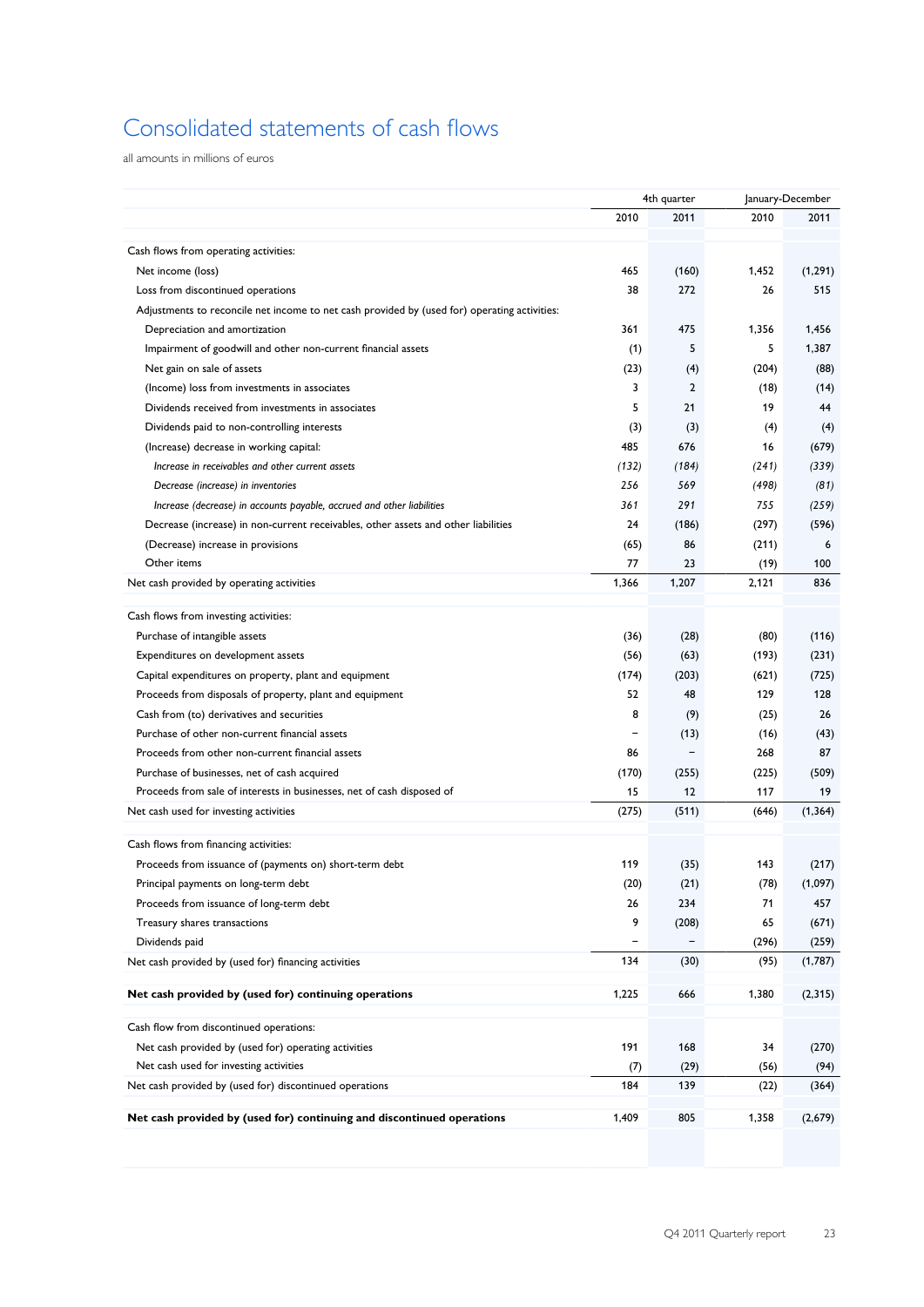|                                                                 |       | 4th quarter | January-December |       |  |
|-----------------------------------------------------------------|-------|-------------|------------------|-------|--|
|                                                                 | 2010  | 2011        | 2010             | 2011  |  |
|                                                                 |       |             |                  |       |  |
| Effect of change in exchange rates on cash and cash equivalents | 39    | 3           | 89               | (7)   |  |
| Cash and cash equivalents at the beginning of the period        | 4,385 | 2,339       | 4,386            | 5,833 |  |
| Cash and cash equivalents at the end of the period              | 5,833 | 3,147       | 5,833            | 3,147 |  |
|                                                                 |       |             |                  |       |  |
| Ratio                                                           |       |             |                  |       |  |
| Cash flows before financing activities                          | 1,091 | 696         | 1,475            | (528) |  |
|                                                                 |       |             |                  |       |  |
| Net cash paid during the period for                             |       |             |                  |       |  |
| Pensions                                                        | (132) | (140)       | (474)            | (639) |  |
| Interest                                                        | (10)  | (31)        | (226)            | (231) |  |
| Income taxes                                                    | (13)  | (125)       | (206)            | (582) |  |

The year 2010 is restated to present the Television business as discontinued operations. For a number of reasons, principally the effects of translation differences, certain items in the statements of cash flows do not correspond to the differences between the balance sheet amounts for the respective items.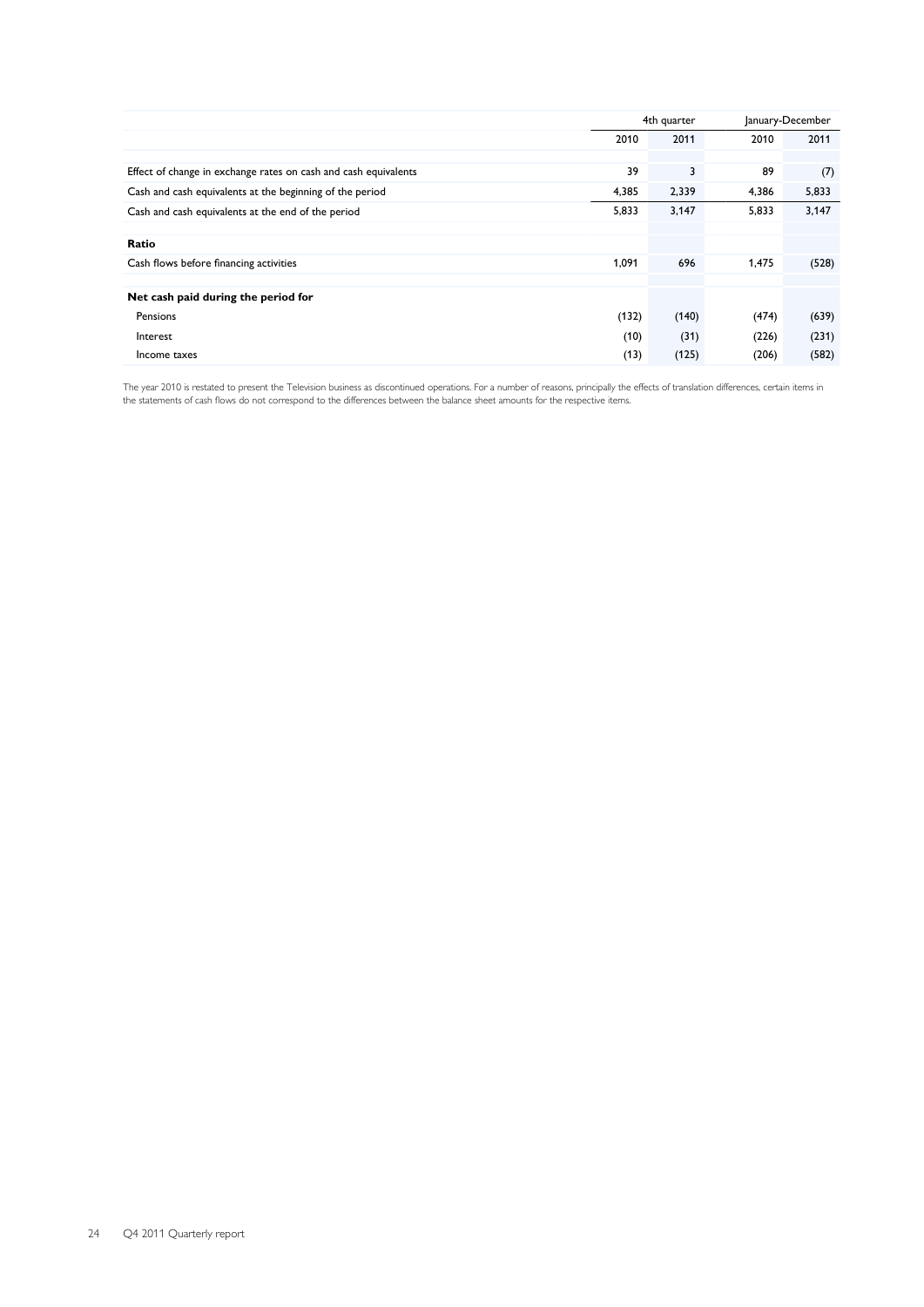# Consolidated statement of changes in equity

in millions of euros

|                                              |                       |                                                |                                |                                  |                                                    | other reserves                                                                    |                                                          |                |                                    |                                            |                                            |                 |
|----------------------------------------------|-----------------------|------------------------------------------------|--------------------------------|----------------------------------|----------------------------------------------------|-----------------------------------------------------------------------------------|----------------------------------------------------------|----------------|------------------------------------|--------------------------------------------|--------------------------------------------|-----------------|
|                                              | com-<br>mon<br>shares | capital<br>in ex-<br>cess of<br>par val-<br>ue | re-<br>tained<br>earn-<br>ings | revalu-<br>ation<br>re-<br>serve | curren-<br>cy trans-<br>lation<br>differen-<br>ces | unrealized<br>gain (loss)<br>on availa-<br>ble-for-<br>sale finan-<br>cial assets | changes<br>in fair<br>value of<br>cash<br>flow<br>hedges | total          | treas-<br>ury<br>shares<br>at cost | total<br>share-<br>hold-<br>ers'<br>equity | non-<br>con-<br>trolling<br>inter-<br>ests | total<br>equity |
| <b>January-December 2011</b>                 |                       |                                                |                                |                                  |                                                    |                                                                                   |                                                          |                |                                    |                                            |                                            |                 |
| Balance as of December 31, 2010              | 197                   |                                                | 354 15,416                     | 86                               | (65)                                               | 139                                                                               | (5)                                                      | 69             | $(1,076)$ 15,046                   |                                            |                                            | 46 15.092       |
|                                              |                       |                                                |                                |                                  |                                                    |                                                                                   |                                                          |                |                                    |                                            |                                            |                 |
| Net income                                   |                       |                                                | (1, 295)                       |                                  |                                                    |                                                                                   |                                                          |                |                                    | (1, 295)                                   | 4                                          | (1, 291)        |
| Net current-period change                    |                       |                                                | (431)                          | (16)                             | 69                                                 | (68)                                                                              | (31)                                                     | (30)           |                                    | (477)                                      |                                            | (477)           |
| Reclassifications into income                |                       |                                                | ۰                              |                                  | 3                                                  | (26)                                                                              | 27                                                       | $\overline{4}$ |                                    | 4                                          |                                            | 4               |
| Total comprehensive income                   |                       |                                                | (1,726)                        | (16)                             | 72                                                 | (94)                                                                              | (4)                                                      | (26)           |                                    | (1,768)                                    | $\overline{4}$                             | (1,764)         |
|                                              |                       |                                                |                                |                                  |                                                    |                                                                                   |                                                          |                |                                    |                                            |                                            |                 |
| Dividend distributed                         | 5                     | 443                                            | (711)                          |                                  |                                                    |                                                                                   |                                                          |                |                                    | (263)                                      |                                            | (263)           |
| Movement non-controlling interest            |                       |                                                | (5)                            |                                  |                                                    |                                                                                   |                                                          |                |                                    | (5)                                        | (16)                                       | (21)            |
| Purchase of treasury shares                  |                       |                                                | $(51)^{1}$                     |                                  |                                                    |                                                                                   |                                                          |                | (700)                              | (751)                                      |                                            | (751)           |
| Re-issuance of treasury shares               |                       | (34)                                           | (6)                            |                                  |                                                    |                                                                                   |                                                          |                | 86                                 | 46                                         |                                            | 46              |
| Share-based compensation plans               |                       | 56                                             |                                |                                  |                                                    |                                                                                   |                                                          |                |                                    | 56                                         |                                            | 56              |
| Income tax share-based<br>compensation plans |                       | (6)                                            |                                |                                  |                                                    |                                                                                   |                                                          |                |                                    | (6)                                        |                                            | (6)             |
|                                              | 5                     | 459                                            | (773)                          |                                  |                                                    |                                                                                   |                                                          |                | (614)                              | (923)                                      | (16)                                       | (939)           |
|                                              |                       |                                                |                                |                                  |                                                    |                                                                                   |                                                          |                |                                    |                                            |                                            |                 |
| Balance as of December 31, 2011              | 202                   |                                                | 813 12,917                     | 70                               | 7                                                  | 45                                                                                | (9)                                                      | 43             | $(1,690)$ 12,355                   |                                            |                                            | 34 12,389       |

1) Tax payment related to purchase of treasury shares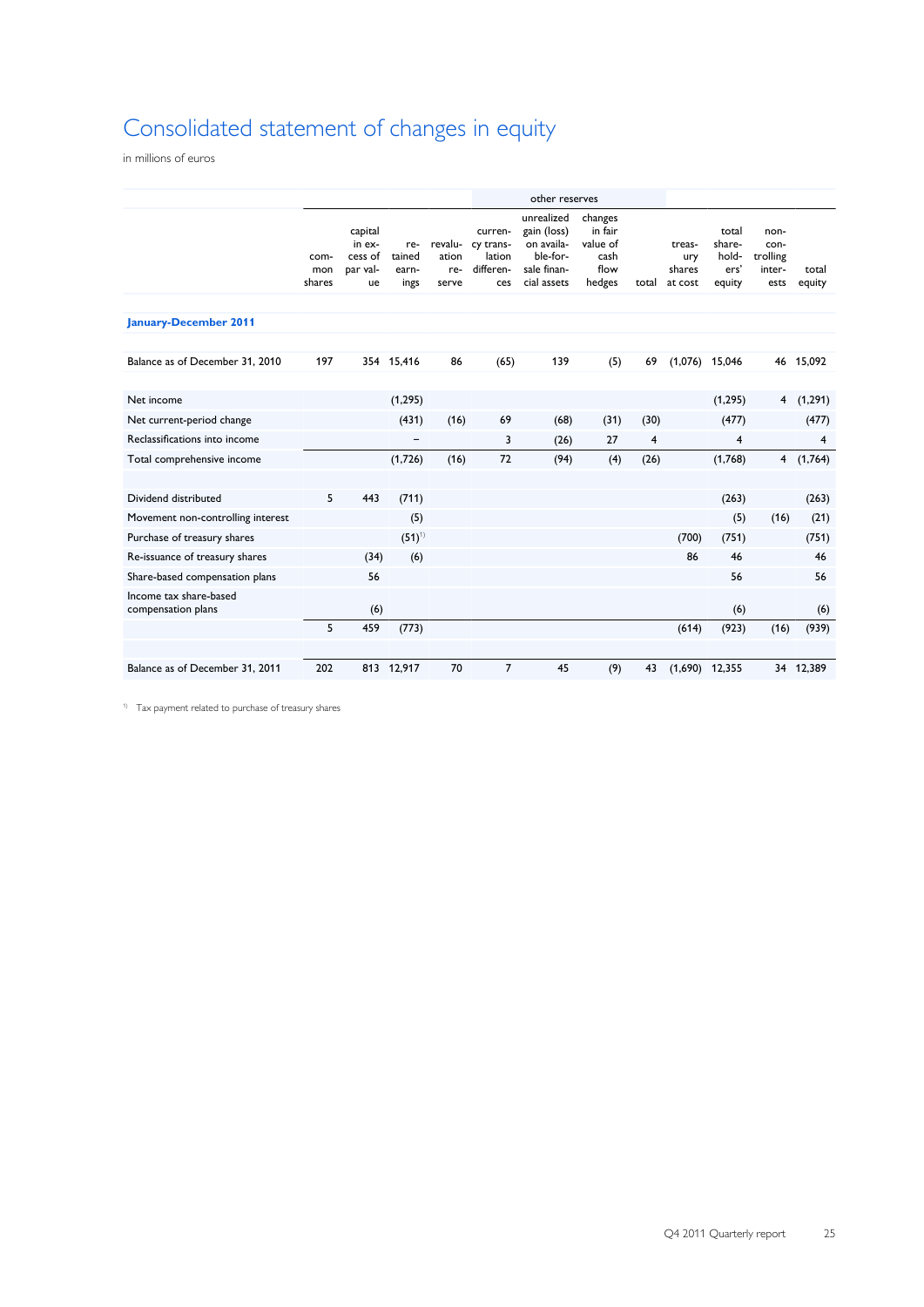# Sectors

all amounts in millions of euros unless otherwise stated

# **Sales and income (loss) from operations**

|                             | 4th quarter |        |                        |       |        |                        |  |  |  |
|-----------------------------|-------------|--------|------------------------|-------|--------|------------------------|--|--|--|
|                             |             |        | 2010                   |       |        | 2011                   |  |  |  |
|                             | sales       |        | income from operations |       |        | income from operations |  |  |  |
|                             |             | amount | as a % of sales        |       | amount | as a % of sales        |  |  |  |
|                             |             |        |                        |       |        |                        |  |  |  |
| Healthcare                  | 2,642       | 459    | 17.4                   | 2.724 | 359    | 13.2                   |  |  |  |
| Consumer Lifestyle          | 1,791       | 198    | 11.1                   | 1,849 | 167    | 9.0                    |  |  |  |
| Lighting                    | 1,975       | 156    | 7.9                    | 2,072 | (130)  | (6.3)                  |  |  |  |
| Group Management & Services | 87          | (17)   | $\qquad \qquad$        | 67    | (134)  |                        |  |  |  |
|                             | 6,495       | 796    | 12.3                   | 6,712 | 262    | 3.9                    |  |  |  |

# **Sales and income (loss) from operations**

|                             | January-December |        |                              |        |        |                          |  |  |
|-----------------------------|------------------|--------|------------------------------|--------|--------|--------------------------|--|--|
|                             |                  |        | 2010                         |        |        | 2011                     |  |  |
|                             | sales            |        | income from operations       |        |        | income from operations   |  |  |
|                             |                  | amount | as a % of sales              |        | amount | as a % of sales          |  |  |
|                             |                  |        |                              |        |        |                          |  |  |
| Healthcare                  | 8,601            | 922    | 10.7                         | 8,852  | 93     | 1.1                      |  |  |
| Consumer Lifestyle          | 5,775            | 679    | 11.8                         | 5,823  | 392    | 6.7                      |  |  |
| Lighting                    | 7,552            | 695    | 9.2                          | 7,638  | (362)  | (4.7)                    |  |  |
| Group Management & Services | 359              | (216)  | $\qquad \qquad \blacksquare$ | 266    | (392)  | $\overline{\phantom{0}}$ |  |  |
|                             | 22,287           | 2,080  | 9.3                          | 22,579 | (269)  | (1.2)                    |  |  |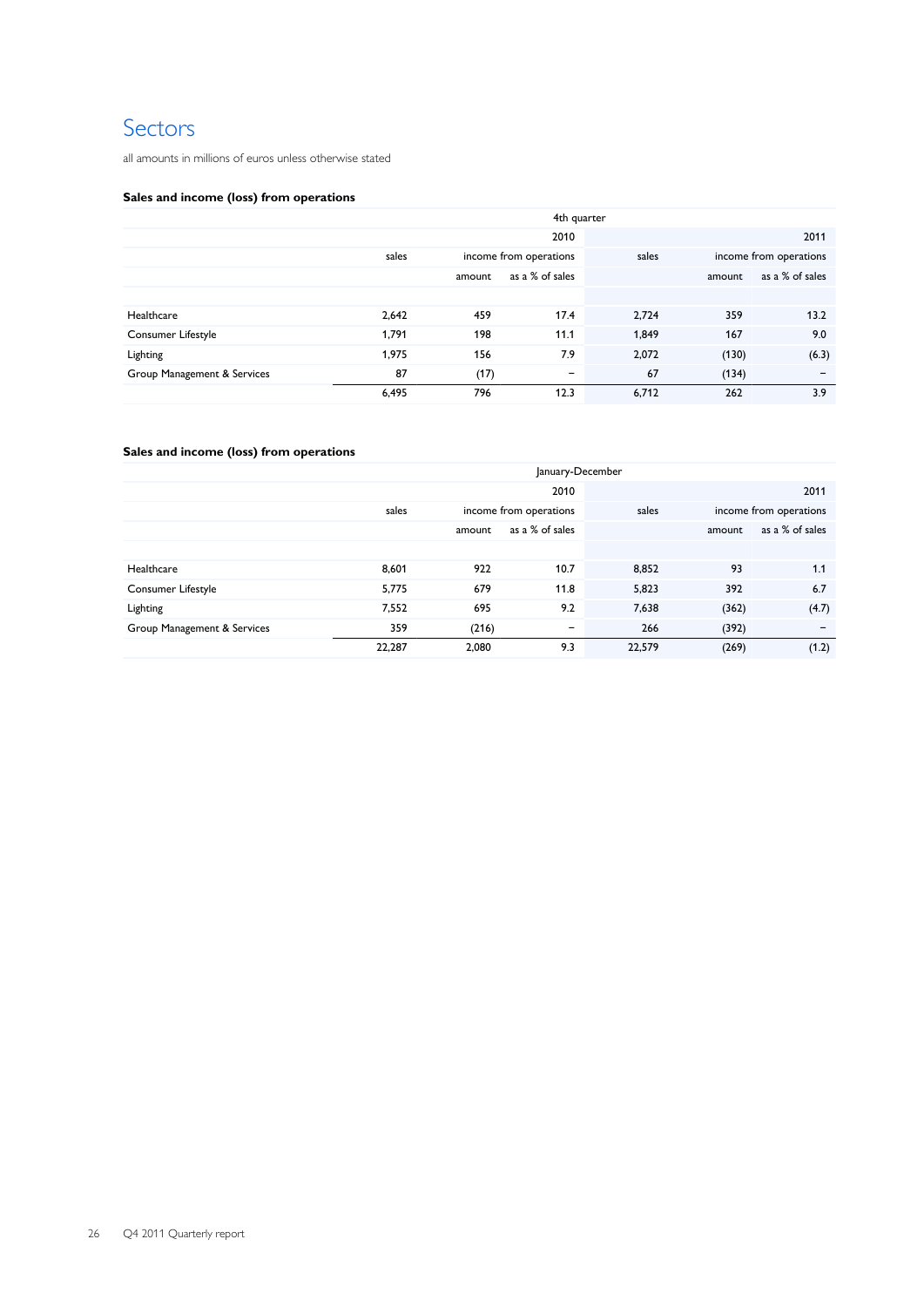# Sectors and main countries

in millions of euros

### **Sales and total assets**

|                                    |        | total assets     |              |              |
|------------------------------------|--------|------------------|--------------|--------------|
|                                    |        | January-December | December 31, | December 31, |
|                                    | 2010   | 2011             | 2010         | 2011         |
|                                    |        |                  |              |              |
| Healthcare                         | 8,601  | 8,852            | 11,962       | 11,591       |
| Consumer Lifestyle                 | 5,775  | 5,823            | 3,858        | 3,616        |
| Lighting                           | 7,552  | 7,638            | 7,379        | 6,771        |
| Group Management & Services        | 359    | 266              | 8,950        | 6,437        |
|                                    | 22,287 | 22,579           | 32,149       | 28,415       |
| Assets classified as held for sale |        |                  | $120^{1}$    | 551          |
|                                    |        |                  | 32,269       | 28,966       |

<sup>1)</sup> Revised to reflect a property, plant and equipment reclassification to assets classified as held for sale

### **Sales and tangible and intangible assets**

|                      |            | sales<br>tangible and intangible assets <sup>1)</sup> |              |              |  |  |
|----------------------|------------|-------------------------------------------------------|--------------|--------------|--|--|
|                      |            | January-December                                      | December 31, | December 31, |  |  |
|                      | $2010^{2}$ | 2011                                                  | $2010^{2.3}$ | 2011         |  |  |
|                      |            |                                                       |              |              |  |  |
| Netherlands          | 661        | 691                                                   | 1,109        | 908          |  |  |
| <b>United States</b> | 6,430      | 6,373                                                 | 9,693        | 8,473        |  |  |
| China                | 1,864      | 2,102                                                 | 785          | 1,126        |  |  |
| Germany              | 1,436      | 1,431                                                 | 282          | 252          |  |  |
| France               | 1,134      | 1,046                                                 | 100          | 97           |  |  |
| Japan                | 856        | 911                                                   | 568          | 618          |  |  |
| <b>Brazil</b>        | 654        | 694                                                   | 148          | 119          |  |  |
| Other countries      | 9,252      | 9,331                                                 | 2,693        | 2,433        |  |  |
|                      | 22,287     | 22,579                                                | 15,378       | 14,026       |  |  |

1) Includes property, plant and equipment, intangible assets excluding goodwill, and goodwill

<sup>2)</sup> Revised to reflect an adjusted country allocation

<sup>&</sup>lt;sup>3)</sup> Revised to reflect a property, plant and equipment reclassification to assets classified as held for sale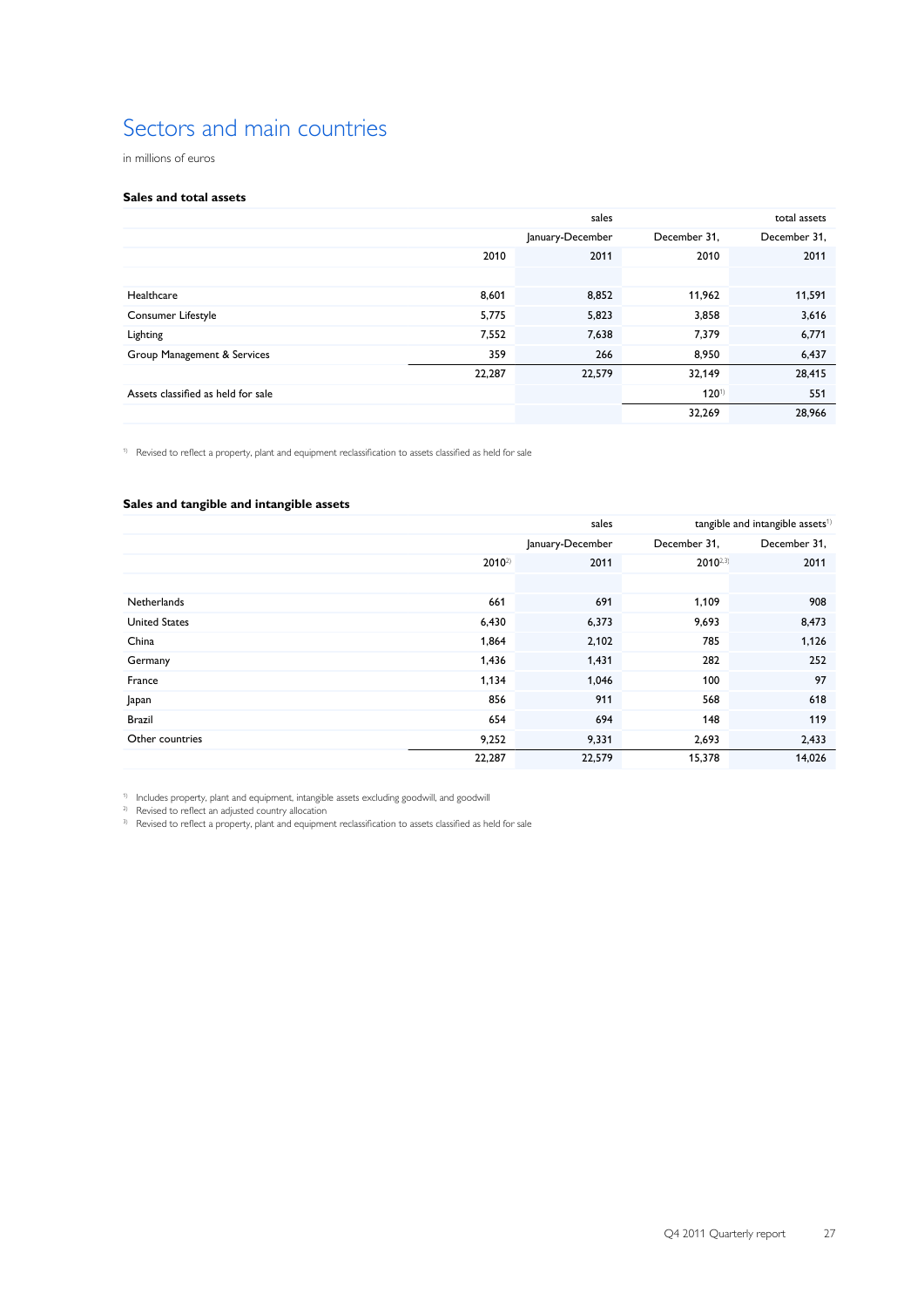# Pension costs

in millions of euros

# **Specification of pension costs**

|                                                     | 4th quarter              |       |                |             |                |                |  |  |  |
|-----------------------------------------------------|--------------------------|-------|----------------|-------------|----------------|----------------|--|--|--|
|                                                     |                          |       | 2010           |             |                | 2011           |  |  |  |
|                                                     | Netherlands              | other | total          | Netherlands | other          | total          |  |  |  |
|                                                     |                          |       |                |             |                |                |  |  |  |
| Costs of defined-benefit plans (pensions)           |                          |       |                |             |                |                |  |  |  |
| Service cost                                        | 23                       | 18    | 41             | 32          | 18             | 50             |  |  |  |
| Interest cost on the defined-benefit obligation     | 130                      | 105   | 235            | 139         | 101            | 240            |  |  |  |
| Expected return on plan assets                      | (186)                    | (86)  | (272)          | (178)       | (98)           | (276)          |  |  |  |
| Curtailments                                        | -                        | (1)   | (1)            |             | (3)            | (3)            |  |  |  |
| <b>Settlements</b>                                  | $\overline{\phantom{0}}$ | (6)   | (6)            |             | (1)            | (1)            |  |  |  |
| Prior service cost                                  | $\overline{\phantom{a}}$ | (83)  | (83)           |             | (22)           | (22)           |  |  |  |
| Other                                               | 1                        | 1     | $\overline{2}$ | (1)         | 1              | -              |  |  |  |
| Net periodic cost (income)                          | (32)                     | (52)  | (84)           | (8)         | (4)            | (12)           |  |  |  |
| of which discontinued operations                    |                          |       |                |             | (1)            | (1)            |  |  |  |
|                                                     |                          |       |                |             |                |                |  |  |  |
| Costs of defined-contribution plans                 | 1                        | 26    | 27             |             | 29             | 30             |  |  |  |
| of which discontinued operations                    |                          | 1     | 1              |             | $\mathbf{1}$   | 1              |  |  |  |
|                                                     |                          |       |                |             |                |                |  |  |  |
| Costs of defined-benefit plans (retiree<br>medical) |                          |       |                |             |                |                |  |  |  |
| Service cost                                        | -                        | 1     | 1              |             |                |                |  |  |  |
| Interest cost on the defined-benefit obligation     |                          | 5     | 5              |             | $\overline{4}$ | $\overline{4}$ |  |  |  |
| Curtailment                                         | -                        | (9)   | (9)            |             |                |                |  |  |  |
| Net periodic cost                                   |                          | (3)   | (3)            |             | 4              | 4              |  |  |  |

# **Specification of pension costs**

|                                                     | January-December             |                |                |                              |       |                |  |  |  |
|-----------------------------------------------------|------------------------------|----------------|----------------|------------------------------|-------|----------------|--|--|--|
|                                                     |                              |                | 2010           |                              |       | 2011           |  |  |  |
|                                                     | Netherlands                  | other          | total          | Netherlands                  | other | total          |  |  |  |
| Costs of defined-benefit plans (pensions)           |                              |                |                |                              |       |                |  |  |  |
| Service cost                                        | 92                           | 77             | 169            | 127                          | 73    | 200            |  |  |  |
| Interest cost on the defined-benefit obligation     | 521                          | 418            | 939            | 557                          | 404   | 961            |  |  |  |
| Expected return on plan assets                      | (743)                        | (344)          | (1,087)        | (713)                        | (389) | (1, 102)       |  |  |  |
| Curtailment                                         | -                            | (1)            | (1)            |                              | (18)  | (18)           |  |  |  |
| Settlement                                          | $\qquad \qquad \blacksquare$ | (6)            | (6)            |                              | (1)   | (1)            |  |  |  |
| Prior service cost                                  | $\qquad \qquad \blacksquare$ | (119)          | (119)          | -                            | (20)  | (20)           |  |  |  |
| Other                                               | 1                            | 1              | $\overline{2}$ | (1)                          | 1     |                |  |  |  |
| Net periodic cost (income)                          | (129)                        | 26             | (103)          | (30)                         | 50    | 20             |  |  |  |
| of which discontinued operations                    | $\overline{2}$               |                | 2              | $\overline{2}$               |       | $\overline{2}$ |  |  |  |
| Costs of defined-contribution plans                 | $\overline{7}$               | 111            | 118            | $\overline{7}$               | 116   | 123            |  |  |  |
| of which discontinued operations                    | $\overline{\phantom{0}}$     | $\overline{4}$ | 4              |                              | 3     | 3              |  |  |  |
| Costs of defined-benefit plans (retiree<br>medical) |                              |                |                |                              |       |                |  |  |  |
| Service cost                                        | $\overline{\phantom{a}}$     | $\overline{2}$ | $\mathbf{2}$   |                              | 1     | 1              |  |  |  |
| Interest cost on the defined-benefit obligation     | $\overline{\phantom{0}}$     | 20             | 20             |                              | 17    | 17             |  |  |  |
| Prior service cost                                  | -                            | (2)            | (2)            |                              | (2)   | (2)            |  |  |  |
| Curtailment                                         | $\overline{\phantom{a}}$     | (9)            | (9)            | -                            | ۰     |                |  |  |  |
| Net periodic cost                                   | $\qquad \qquad \blacksquare$ | 11             | 11             | $\qquad \qquad \blacksquare$ | 16    | 16             |  |  |  |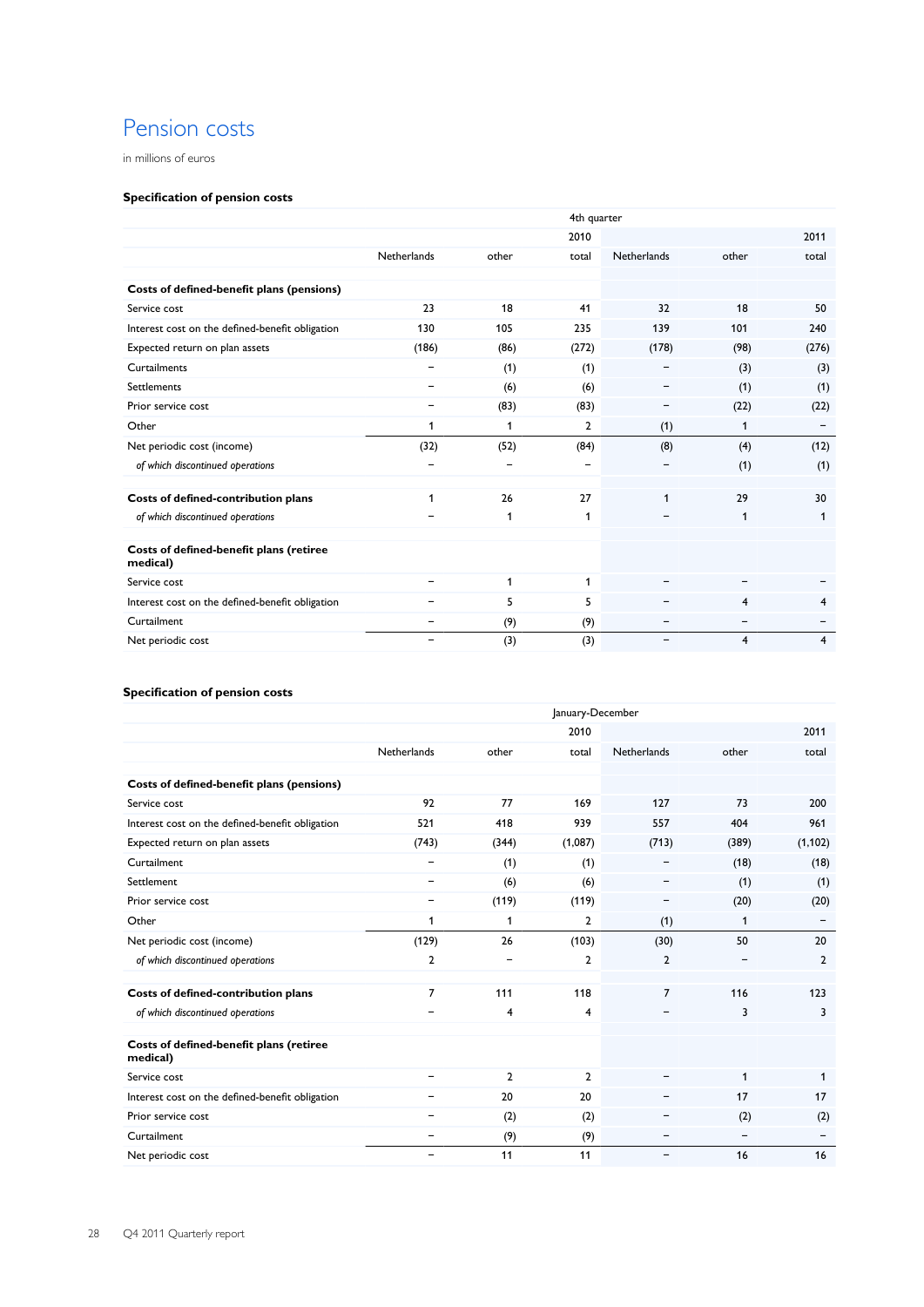# Reconciliation of non-GAAP performance measures

all amounts in millions of euros unless otherwise stated.

Certain non-GAAP financial measures are presented when discussing the Philips Group's performance. In the following tables, a reconciliation to the most directly comparable IFRS performance measure is made.

### **Sales growth composition (in %)**

| 4th quarter          |                      |                     |                               |                   |                      |                          |                               | January-December  |
|----------------------|----------------------|---------------------|-------------------------------|-------------------|----------------------|--------------------------|-------------------------------|-------------------|
|                      | comparable<br>growth | currency<br>effects | consolid-<br>ation<br>changes | nominal<br>growth | comparable<br>growth | currency<br>effects      | consolid-<br>ation<br>changes | nominal<br>growth |
| 2011 versus 2010     |                      |                     |                               |                   |                      |                          |                               |                   |
| Healthcare           | 2.5                  | 0.4                 | 0.2                           | 3.1               | 5.3                  | (2.5)                    | 0.1                           | 2.9               |
| Consumer Lifestyle   | 0.6                  | (0.5)               | 3.1                           | 3.2               | (0.1)                | (1.7)                    | 2.6                           | 0.8               |
| Lighting             | 7.2                  | (0.5)               | (1.8)                         | 4.9               | 6.1                  | (2.3)                    | (2.7)                         | 1.1               |
| GM&S                 | 7.0                  | 1.1                 | (31.1)                        | (23.0)            | 2.4                  | $\overline{\phantom{0}}$ | (28.3)                        | (25.9)            |
| <b>Philips Group</b> | 3.4                  | (0.1)               | $\qquad \qquad \blacksquare$  | 3.3               | 4.1                  | (2.2)                    | (0.6)                         | 1.3               |

## **EBITA (or Adjusted income from operations) to Income from operations (or EBIT)**

| <b>Philips Group</b> | Healthcare | Consumer<br>Lifestyle | Lighting | GM&S  |
|----------------------|------------|-----------------------|----------|-------|
|                      |            |                       |          |       |
|                      |            |                       |          |       |
| 1.680                | 1.145      | 472                   | 445      | (382) |
| (594)                | (228)      | (80)                  | (276)    | (10)  |
| (1, 355)             | (824)      |                       | (531)    | -     |
| (269)                | 93         | 392                   | (362)    | (392) |
|                      |            |                       |          |       |
|                      |            |                       |          |       |
| 2.562                | 1.186      | 718                   | 869      | (211) |
| (482)                | (264)      | (39)                  | (174)    | (5)   |
| 2,080                | 922        | 679                   | 695      | (216) |
|                      |            |                       |          |       |

1) Excluding amortization of software and product development

## **Composition of net debt to group equity**

|                                                             | December 31, | December 31, |
|-------------------------------------------------------------|--------------|--------------|
|                                                             | 2010         | 2011         |
|                                                             |              |              |
| Long-term debt                                              | 2,818        | 3,278        |
| Short-term debt                                             | 1,840        | 582          |
| Total debt                                                  | 4,658        | 3,860        |
| Cash and cash equivalents                                   | 5,833        | 3,147        |
| Net debt (cash) (total debt less cash and cash equivalents) | (1, 175)     | 713          |
|                                                             |              |              |
| Shareholders' equity                                        | 15,046       | 12,355       |
| Non-controlling interests                                   | 46           | 34           |
| Group equity                                                | 15,092       | 12,389       |
|                                                             |              |              |
| Net debt and group equity                                   | 13,917       | 13,102       |
|                                                             |              |              |
| Net debt divided by net debt and group equity (in %)        | (8)          | 5            |
| Group equity divided by net debt and group equity (in %)    | 108          | 95           |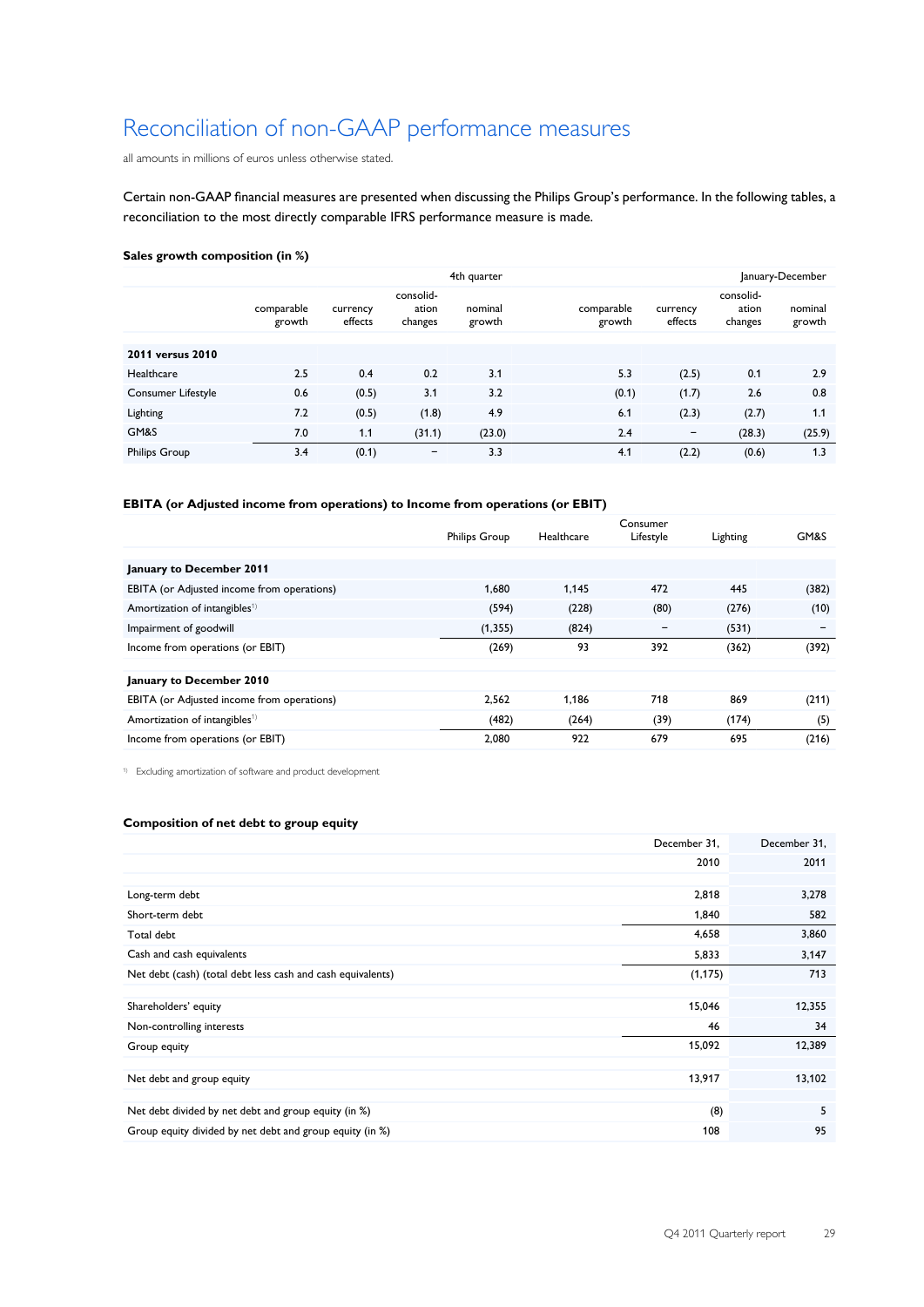# Reconciliation of non-GAAP performance measures (continued)

all amounts in millions of euros

## **Net operating capital to total assets**

|                                                  | <b>Philips Group</b> | Healthcare | Consumer<br>Lifestyle | Lighting                 | GM&S          |
|--------------------------------------------------|----------------------|------------|-----------------------|--------------------------|---------------|
|                                                  |                      |            |                       |                          |               |
| <b>December 31, 2011</b>                         |                      |            |                       |                          |               |
| Net operating capital (NOC)                      | 10,427               | 8,418      | 887                   | 5,020                    | (3,898)       |
|                                                  |                      |            |                       |                          |               |
| Exclude liabilities comprised in NOC:            |                      |            |                       |                          |               |
| - payables/liabilities                           | 9,940                | 2,697      | 2.081                 | 1.450                    | 3.712         |
| - intercompany accounts                          |                      | 103        | 87                    | 51                       | (241)         |
| - provisions                                     | 2,639                | 287        | 558                   | 227                      | 1,567         |
| Include assets not comprised in NOC:             |                      |            |                       |                          |               |
| investments in associates<br>$\overline{a}$      | 203                  | 86         | 3                     | 23                       | 91            |
| - other current financial assets                 |                      |            |                       |                          |               |
| - other non-current financial assets             | 346                  |            |                       | $\overline{\phantom{0}}$ | 346           |
| deferred tax assets<br>$\overline{\phantom{a}}$  | 1.713                |            |                       | -                        | 1.713         |
| cash and cash equivalents                        | 3,147                |            |                       |                          | 3.147         |
|                                                  | 28,415               | 11,591     | 3,616                 | 6,771                    | 6,437         |
| Assets classified as held for sale               | 551                  |            |                       |                          |               |
| Total assets                                     | 28,966               |            |                       |                          |               |
|                                                  |                      |            |                       |                          |               |
| <b>December 31, 2010</b>                         |                      |            |                       |                          |               |
| Net operating capital (NOC)                      | 11,951               | 8,908      | 911                   | 5,561                    | $(3,429)^{1}$ |
| Exclude liabilities comprised in NOC:            |                      |            |                       |                          |               |
| - payables/liabilities                           | 10,009               | 2,603      | 2,509                 | 1,485                    | 3,412         |
| - intercompany accounts                          |                      | 54         | 95                    | 68                       | (217)         |
| - provisions                                     | 2,339                | 321        | 342                   | 247                      | 1,429         |
| Include assets not comprised in NOC:             |                      |            |                       |                          |               |
| investments in associates<br>٠                   | 181                  | 76         | 1                     | 18                       | 86            |
| - other current financial assets                 | 6                    |            |                       | $\equiv$                 | 6             |
| - other non-current financial assets             | 479                  |            |                       | $\equiv$                 | 479           |
| - deferred tax assets                            | 1,351                |            |                       | $\overline{\phantom{0}}$ | 1,351         |
| - cash and cash equivalents                      | 5,833                |            |                       | $\overline{\phantom{0}}$ | 5,833         |
|                                                  | 32,149               | 11,962     | 3,858                 | 7,379                    | 8,950         |
| Assets classified as held for sale <sup>1)</sup> | 120                  |            |                       |                          |               |
| <b>Total assets</b>                              | 32,269               |            |                       |                          |               |
|                                                  |                      |            |                       |                          |               |

1) Revised to reflect a property, plant and equipment reclassification to assets classified as held for sale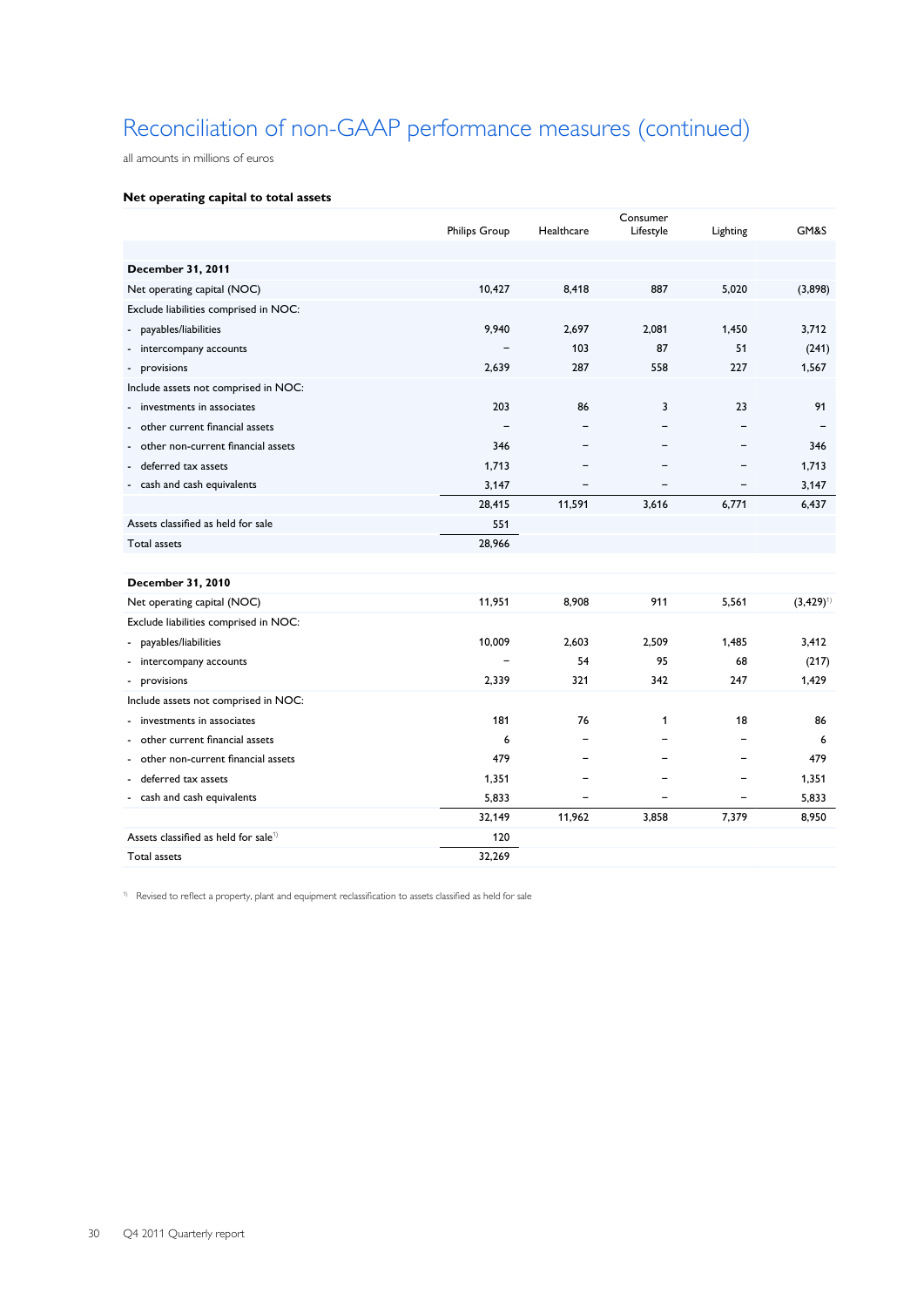# Reconciliation of non-GAAP performance measures (continued)

all amounts in millions of euros

### **Composition of cash flows**

|                                                          | 4th quarter |       |       | January-December |
|----------------------------------------------------------|-------------|-------|-------|------------------|
|                                                          | 2010        | 2011  | 2010  | 2011             |
|                                                          |             |       |       |                  |
| Cash flows provided by operating activities              | 1,366       | 1,207 | 2,121 | 836              |
| Cash flows used for investing activities                 | (275)       | (511) | (646) | (1, 364)         |
| Cash flows before financing activities                   | 1,091       | 696   | 1,475 | (528)            |
|                                                          |             |       |       |                  |
| Cash flows provided by operating activities              | 1,366       | 1,207 | 2,121 | 836              |
|                                                          |             |       |       |                  |
| Purchase of intangible assets                            | (36)        | (28)  | (80)  | (116)            |
| Expenditures on development assets                       | (56)        | (63)  | (193) | (231)            |
| Capital expenditures on property, plant and equipment    | (174)       | (203) | (621) | (725)            |
| Proceeds from disposals of property, plant and equipment | 52          | 48    | 129   | 128              |
| Net capital expenditures                                 | (214)       | (246) | (765) | (944)            |
|                                                          |             |       |       |                  |
| Free cash flows                                          | 1,152       | 961   | 1,356 | (108)            |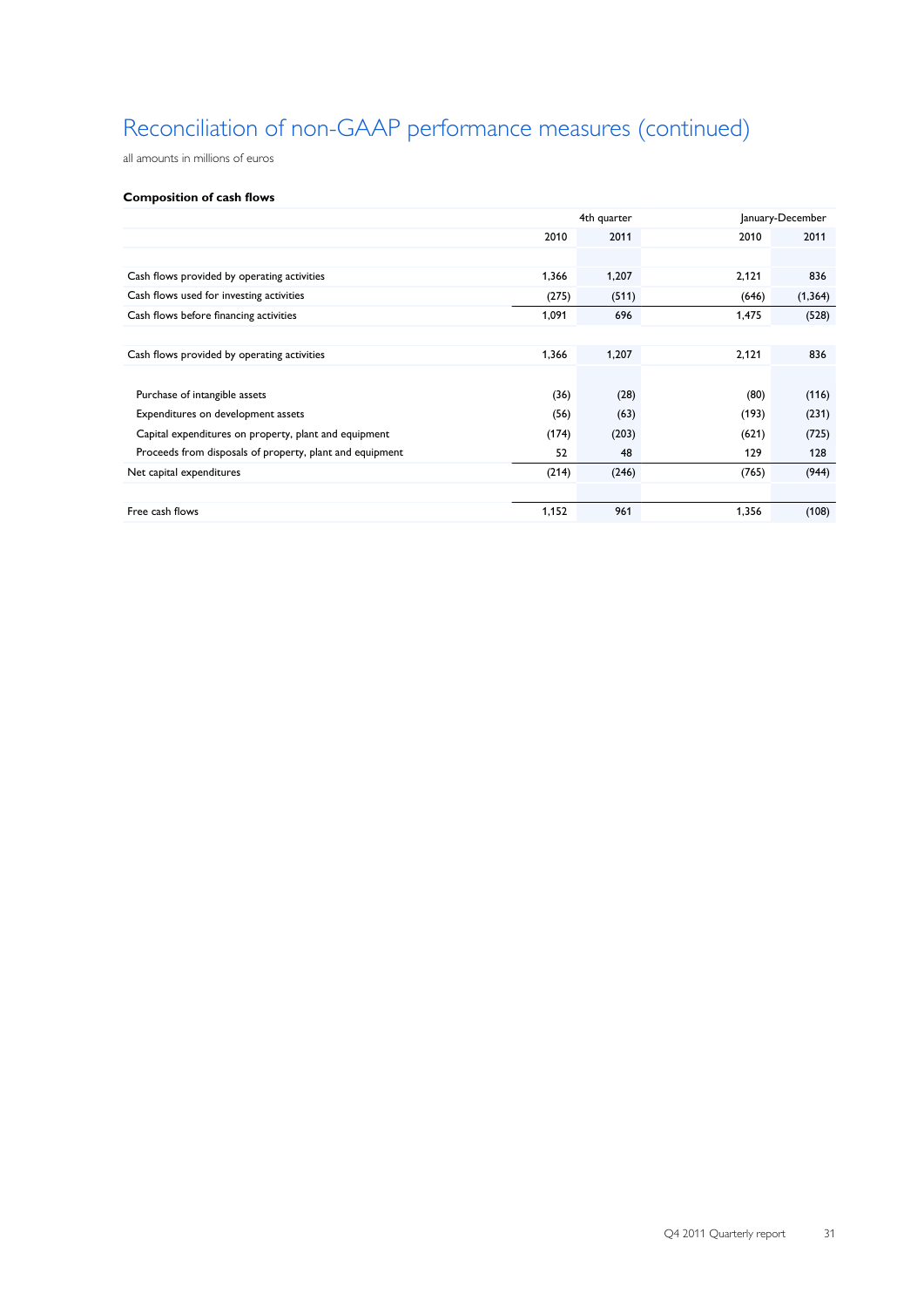# Restatement impact of 2012 accounting changes on 2011 figures

As of 2012, we will implement the following three accounting policy changes.

Warranty costs, currently reported in Selling expenses on the income statement, will be reclassified to Cost of sales. The change follows the rationale that warranty costs are an integral part of the sale of goods and services. Amortization of brand name and customer relationship intangible assets currently reported in Cost of sales on the income statement will be reclassified to Selling expenses. This change follows the rationale that the use of brand name and customer relationship intangible assets supports the sales process. The third change relates to intellectual property (IP) policy. Currently, IP royalties on products sold by a sector are allocated to that sector, with the exception of Consumer Lifestyle; At Consumer Lifestyle IP royalties on products no longer sold by the sector are still allocated to it. As of 2012, all IP royalties on products no longer sold by a sector will be allocated to GM&S.

The table below reflects the impact of the accounting changes for the quarters and full year of 2011.

| In millions of euros |
|----------------------|
|----------------------|

|                                                                                         |             |             |             |             | 2011      |
|-----------------------------------------------------------------------------------------|-------------|-------------|-------------|-------------|-----------|
|                                                                                         | 1st quarter | 2nd quarter | 3rd quarter | 4th quarter | Full year |
|                                                                                         |             |             |             |             |           |
| IP royalty income (from CL to GM&S)                                                     |             |             |             |             |           |
| <b>Sales</b>                                                                            | 54          | 48          | 44          | 62          | 208       |
| EBIT                                                                                    | 43          | 39          | 39          | 54          | 175       |
| <b>EBITA</b>                                                                            | 43          | 39          | 39          | 54          | 175       |
|                                                                                         |             |             |             |             |           |
| Amortization of brand name and customer relationship<br>intangible assets <sup>1)</sup> |             |             |             |             |           |
| Cost of sales                                                                           | 67          | 69          | 81          | 198         | 415       |
| Selling expenses                                                                        | (67)        | (69)        | (81)        | (198)       | (415)     |
|                                                                                         |             |             |             |             |           |
| Warranty costs <sup>1)</sup>                                                            |             |             |             |             |           |
| Cost of sales                                                                           | (80)        | (68)        | (66)        | (114)       | (328)     |
| Selling expenses                                                                        | 80          | 68          | 66          | 114         | 328       |
|                                                                                         |             |             |             |             |           |

<sup>1)</sup> A positive amount is less costs and a negative amount is additional costs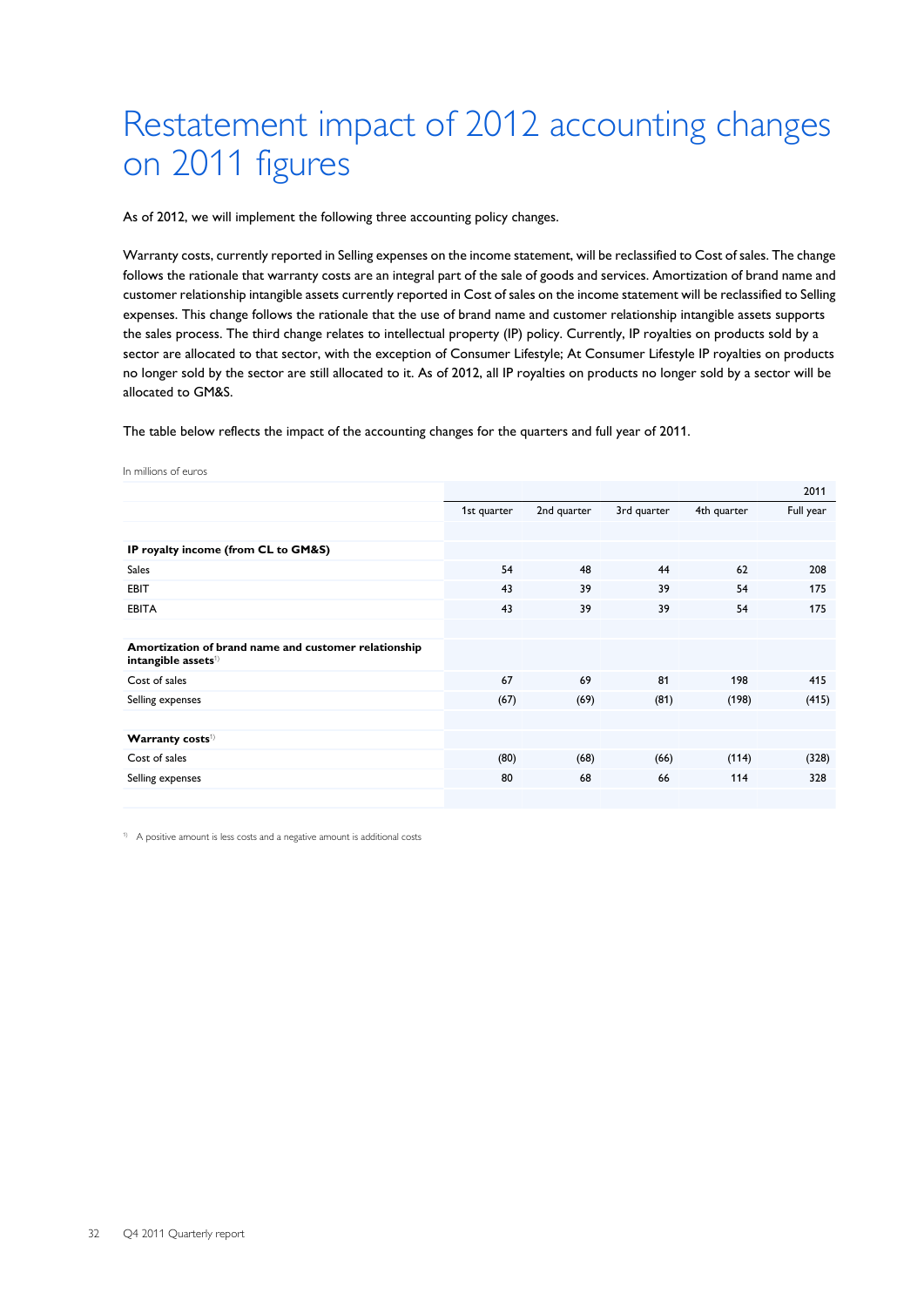# Philips quarterly statistics

all amounts in millions of euros unless otherwise stated

|                                                                                 |                   |          |                | 2010     |                          |                |                   | 2011         |
|---------------------------------------------------------------------------------|-------------------|----------|----------------|----------|--------------------------|----------------|-------------------|--------------|
|                                                                                 | 1 <sub>st</sub>   | 2nd      | 3rd            | 4th      | 1st                      | 2nd            | 3rd               | 4th          |
|                                                                                 | quarter           | quarter  | quarter        | quarter  | quarter                  | quarter        | quarter           | quarter      |
| <b>Sales</b>                                                                    | 4,982             | 5,350    | 5,460          | 6,495    | 5,257                    | 5,216          | 5,394             | 6,712        |
| % increase                                                                      | 13                | 15       | 12             | 5        | 6                        | (3)            | (1)               | 3            |
| <b>EBITA</b>                                                                    | 495               | 507      | 647            | 913      | 438                      | 371            | 368               | 503          |
| as a % of sales                                                                 | 9.9               | 9.5      | 11.8           | 14.1     | 8.3                      | 7.1            | 6.8               | 7.5          |
| <b>EBIT</b>                                                                     | 381               | 385      | 518            | 796      | 319                      | (1, 123)       | 273               | 262          |
| as a % of sales                                                                 | 7.6               | 7.2      | 9.5            | 12.3     | 6.1                      | (21.5)         | 5.1               | 3.9          |
| Net income (loss)                                                               | 201               | 262      | 524            | 465      | 138                      | (1, 345)       | 76                | (160)        |
| Net income (loss) - shareholders per<br>common share in euros - basic           | 0.22              | 0.28     | 0.55           | 0.49     | 0.14                     | (1.39)         | 0.08              | (0.17)       |
|                                                                                 | January-          | January- | January-       | January- | January-                 | January-       | January-          | January-     |
|                                                                                 | March             | June     | September      | December | March                    | June           | September         | December     |
| <b>Sales</b>                                                                    | 4.982             | 10,332   | 15,792         | 22.287   | 5,257                    | 10,473         | 15,867            | 22,579       |
| % increase                                                                      | 13                | 14       | 14             | 11       | 6                        | 1              | 0                 | $\mathbf{1}$ |
| <b>EBITA</b>                                                                    | 495               | 1,002    | 1,649          | 2,562    | 438                      | 809            | 1,177             | 1,680        |
| as a % of sales                                                                 | 9.9               | 9.7      | 10.4           | 11.5     | 8.3                      | 7.7            | 7.4               | 7.4          |
| EBIT                                                                            | 381               | 766      | 1,284          | 2,080    | 319                      | (804)          | (531)             | (269)        |
| as a % of sales                                                                 | 7.6               | 7.4      | 8.1            | 9.3      | 6.1                      | (7.7)          | (3.3)             | (1.2)        |
| Net income (loss)                                                               | 201               | 463      | 987            | 1,452    | 138                      | (1, 207)       | (1, 131)          | (1, 291)     |
| Net income (loss) - shareholders per<br>common share in euros - basic           | 0.22              | 0.49     | 1.05           | 1.54     | 0.14                     | (1.26)         | (1.18)            | (1.36)       |
| Net income (loss) from continuing<br>operations as a % of shareholders' equity  | 5.7               | 6.3      | 9.2            | 9.8      | 6.6                      | (14.8)         | (8.8)             | (5.8)        |
|                                                                                 | period ended 2010 |          |                |          |                          |                | period ended 2011 |              |
| Inventories as a % of sales <sup>1)</sup><br>Inventories excluding discontinued | 15.1              | 16.9     | 16.8           | 15.7     | 15.7                     | 16.8           | 18.2              | 16.1         |
| operations                                                                      | 3,128             | 3,602    | 3,682          | 3,496    | 3,545                    | 3,776          | 4,074             | 3,625        |
| Net debt : group equity ratio                                                   | 1:99              | 2:98     | 1:99           | (8):108  | (3):103                  | 1:99           | 8:92              | 5:95         |
|                                                                                 |                   |          |                |          |                          |                |                   |              |
| Total employees (in thousands) $^{2)}$                                          | 117               | 117      | 118            | 120      | 122                      | 125            | 125               | 125          |
| of which discontinued operations                                                | 5                 | 5        | $\overline{4}$ | 4        | $\overline{\mathcal{A}}$ | $\overline{4}$ | 4                 | 3            |

<sup>1)</sup> Excludes discontinued operations for both inventories and sales figures

<sup>2)</sup> Adjusted to reflect a change of employees reported in the Healthcare sector for the past periods

Information also available on Internet, address: [www.philips.com/investorrelations](http://www.philips.com/investor)